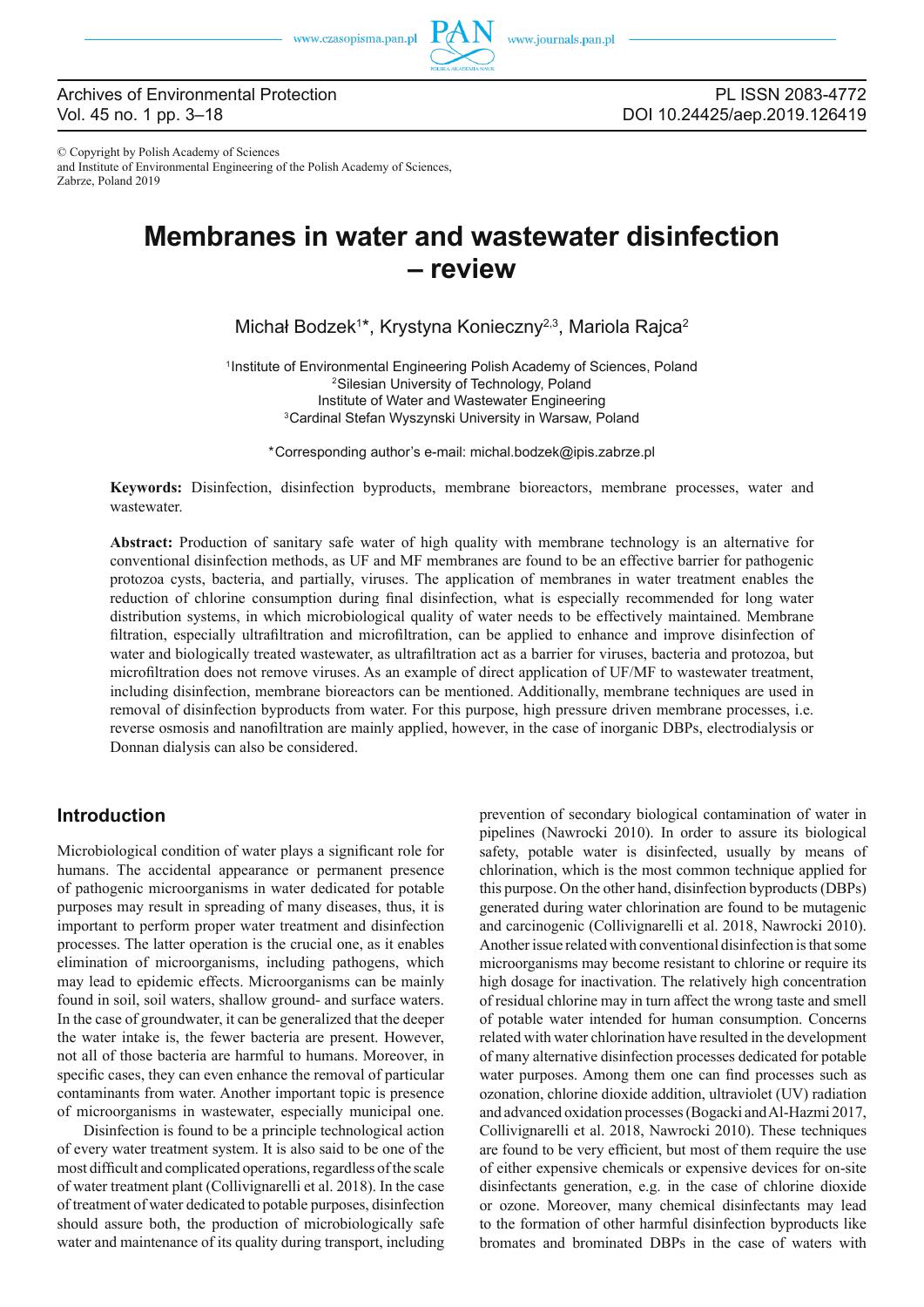elevated bromides content (Bodzek and Konieczny 2011, Nawrocki 2010) .

One of the alternatives for water disinfection is membrane filtration, especially ultrafiltration (UF) and microfiltration (MF) with polymer or ceramic membranes (Kwasny et al. 2018), while for removal of DBPs high pressure driven membrane processes, i.e. reverse osmosis (RO) and nanofiltration (NF) can be applied (Bodzek 2013, 2015).

#### **Membranes in water disinfection**

Water, which contains biologically active components, i.e. viruses, bacteria and protozoa as well as other microorganisms (fungi, algae, snails, worms and crustaceans), if dedicated to potable purposes, may seriously harm human health. It is also valid to treated and untreated wastewater discharged to natural water collectors and sewage systems. In Poland, in regulations on potable water quality one can find *Escherichia coli* and *Enterococci*, which cannot appear in a water sample of volume 100 mL. In additional water quality parameter, permissible standards on coli population, total number of microorganisms as well as *Clostridium perfringens* are defined (Ann. 2017). Due to regulation on surface water treatment, minimum removal/deactivation of *Giardia* microorganism should be at least 3 log, while viruses and bacteria at least 4 log (Zhua et al. 2005). Biological contamination of water source may appear naturally, during its intake, its treatment or in water transport in pipelines. As mentioned, there exist many methods, which can be used to water disinfection, and each of them reveals a number of advantages and disadvantages.

The application of membranes to water disinfection has already been known for many years. Membrane filters were used during the 2nd World War by German soldiers to control microbiological contamination of water after bombarding (Koltuniewicz and Drioli 2008). Membranes can be used either directly at consumers' site and/or as a part of water treatment system. Membrane filtration, especially UF and MF, can enhance and improve conventional water disinfection processes. The size of viruses' cells is of a range from 20 to 80 nm, while pore size of UF membranes is <10 nm, hence, theoretically those cells should be completely rejected. Bacteria  $(0.5-10 \,\mu m)$ , cysts and oocysts  $(3-15 \,\mu m)$  are larger, thus their complete removal is practically possible with the use of UF and MF, as pore size of commercially available MF membranes is

below 0.1 μm (Bodzek 2013, 2015). Moreover, comparison of membrane pore size with microorganisms cells size indicates that UF should assure complete disinfection of water (Fig. 1).

Among microorganisms, which appear in water, the proper removal of viruses requires the most attention due to the possibility of infection at low chlorine doses, long lifespan and poor removal efficiency during conventional water or wastewater treatment. Throughout the last two decades, virus membrane filtration has become a mature standard unit operation for virus removal in the water treatment and biopharmaceuticals derived from human or animal origin (Chen and Chen 2016, Kosiol et al. 2017). It is assumed that MF membranes pore size range  $(0.1-1 \mu m)$  allows to reject bacteria and protozoa, while it is not suitable for viruses removal, as their cells are significantly smaller. The rejection rate of viruses cannot be predicted only on the basis of nominal pore size or molecular weight cut-off (MWCO) of UF/MF membranes. It has been confirmed by a range of studies on the application of MF to viruses removal (Bodzek 2013, 2015). In the case of UF, the membranes of MWCO ranging from 10 to 100 kDa are not always capable to reject all viruses. Hence, smaller species require the use of NF membranes, pores of which are usually below 1 nm. In Table 1, the results of the studies on a selected virus, i.e. bacteriophage MS2, removal with the use of UF and MF are shown (Bodzek 2013, 2015). UF membranes removed the virus with higher efficiency  $(4-7 \log)$  than MF ones (<1–3 log). In some cases, relatively high rejection rate with MF was explained by adsorption on membrane surface, formation of filtration cake and deposition within other organic compounds, which naturally occurred in water.

During other studies (Koltuniewicz and Drioli 2008) the removal rate of MS2 virus from surface water, using MF membranes of pore size 0.2 μm, reached 1.7–2.9 log. The number of MS2 virus cells in raw water was in the range from  $1.3 \times 10^6$  do  $3 \times 10^7$ , while in the permeate it was from  $2.2 \times 10^4$ do 3.4×105 . Frohnert et al. (2015) performed experiments to determine the removal of viruses (human adenoviruses (HAdVs), murine norovirus (MNV), and the bacteriophages MS2), in different types of water (surface water from reservoirs for drinking water treatment, treated groundwater and groundwater contaminated with either 5 or 30% of wastewater) by UF using a semi-technical unit. Bacteria were not detected in the permeate, but in the case of viruses and bacteriophages the permeate still contains them: log removal



**Fig. 1.** Comparison of micro-organisms sizes with MF and UF membrane pore size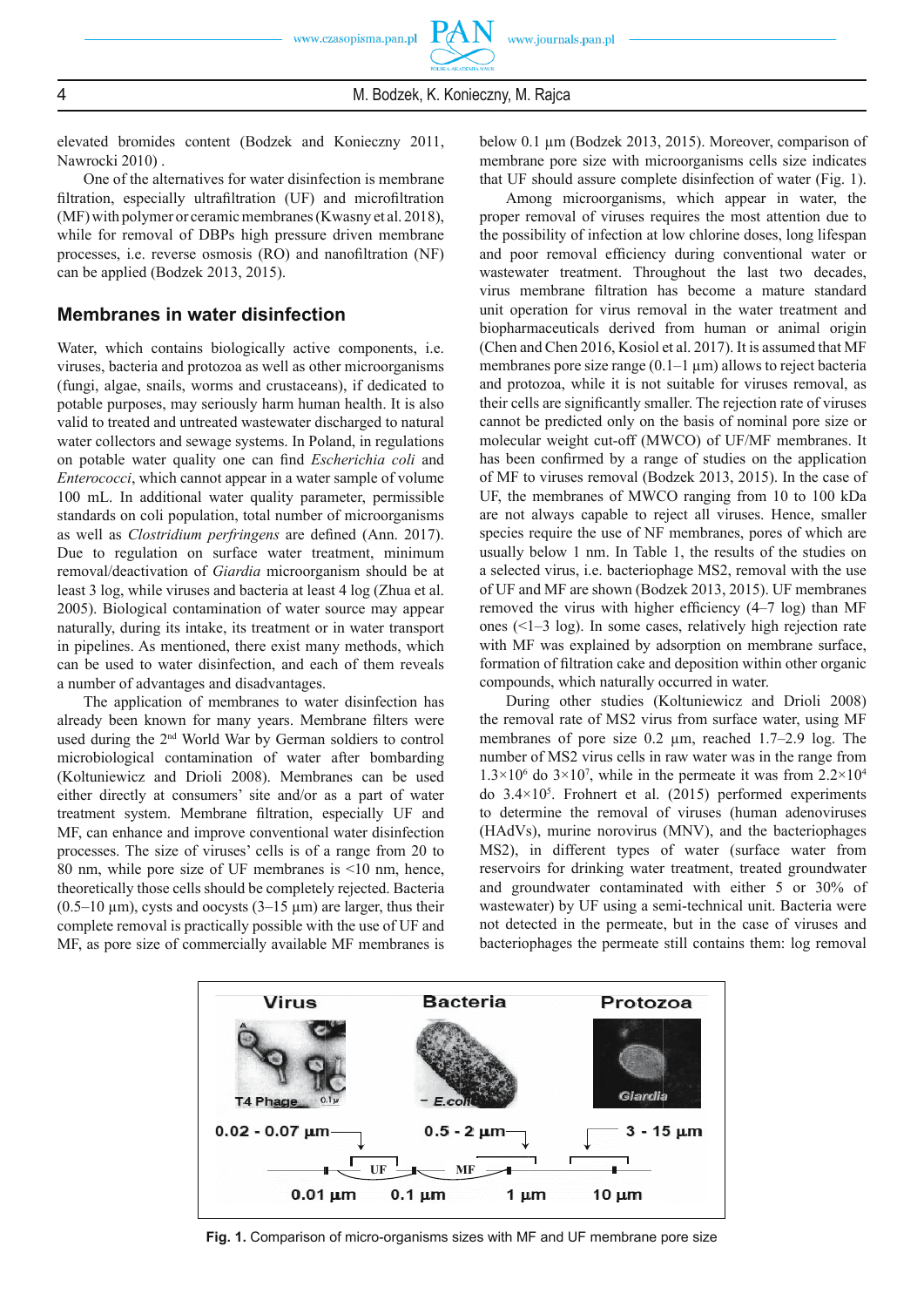| <b>Table 1.</b> The results of the virus MS-2 removal for MF and UF |                                                              |                                                                                                                                                                     |                                                           |  |  |  |
|---------------------------------------------------------------------|--------------------------------------------------------------|---------------------------------------------------------------------------------------------------------------------------------------------------------------------|-----------------------------------------------------------|--|--|--|
| Water                                                               | Membrane (module)                                            | Average concentration<br>in raw water, cfu/100 mL                                                                                                                   | Removal,<br>log                                           |  |  |  |
| Aqueduct San Diego,<br><b>USA</b>                                   | UF<br><b>Hydranautics UF</b><br>Ionics UF<br>UF Zee-Weed 500 | $8 \times 10^{7} - 6 \times 10^{9}$<br>$2.8 \times 10^{9} - 1.7 \times 10^{10}$<br>$7.4 \times 10^8 - 2.8 \times 10^9$<br>$3.5 \times 10^{10} - 5.9 \times 10^{10}$ | $4.0 - 5.6$<br>$3.9 - 4.7$<br>$4.0 - 5.7$<br>$>5.5 - 5.8$ |  |  |  |
| Lake Yssel, The Netherlands                                         | X-Flow UF<br>MF<br>UF                                        | 18000<br>$1.0 - 1.1 \times 10^{5}$<br>$2.2 - 2.5 \times 10^{4}$                                                                                                     | 4.9<br>$0.7 - 2.3$<br>>5.4                                |  |  |  |
| Laboratory-pure                                                     | MF<br>Koch-Lab 5UF                                           | 140-745<br>$2.4 \times 10^{3} - 1.4 \times 10^{4}$                                                                                                                  | >1.5<br>$2.0 - 6.3$                                       |  |  |  |
| <b>Bull Run Reservoirs, USA</b><br>Lake Elsman, USA                 | MF<br>UF                                                     | $105 - 1012$                                                                                                                                                        | $0.5 - 2.0$<br>$3 - > 7$                                  |  |  |  |
| Colorado River, USA                                                 | <b>MF</b> Memcor                                             | $1.3 \times 10^{9} - 1.6 \times 10^{10}$                                                                                                                            | $1.7 - 2.9$                                               |  |  |  |

cfu – colony forming units

values were in the range of 1.4–6.3, depending on virus sizes and water quality. The removal of polio virus was <2 log for 0.2  $\mu$ m pore size membrane, while its complete rejection  $>6$ log, accompanied with total removal of MS2 virus (Bodzek 2013), was reached with the use of UF membranes of cut off 30 and 100 kDa, respectively.

While the first commercial virus filters were intended to remove larger viruses with diameters >50 nm, like retroviruses, nowadays such filters have to ensure efficient removal (at least 4 log) also of small viruses like parvo-viruses with 18–24 nm in diameter (Cameron and Smith 2014). So, the major challenge that virus filters have to overcome is to increase their selectivity (Rayfield et al. 2015). Recent research found that the increased virus removal was accomplished by both the decrease of pore size and the increasing repulsive forces exerted by foulants (Lu et al. 2013). Other studies suggest that the virus membrane- -interaction forces are significant in determining the virus removal efficacy in membrane filtration (Huang et al., 2012). Virus transport through the membrane is also influenced by the hydrodynamic forces. Due to the slow diffusion of viruses compared to the convective forces, the viruses rejected by the membrane accumulate on the membrane surface, leading to an increase of the local concentration of viruses. As a result, the virus concentration in the permeate also increases.

Based on the above-mentioned mechanisms, virus removal by membrane filtration can be improved by inducing repulsive virus-membrane interaction forces to prevent viruses to be deposited on the membrane surface. One of solutions is "Zwitterionic hydrogels", which have been commonly used to exert repulsive forces onto a commercially available UF membrane (Lu et al. 2016, Werber et al. 2016). Lu et al. (2017) grafted the zwitterionic hydrogel, which repels the viruses from the membrane surface. It contains both positive and negative charges and improves efficiency by weakening virus accumulation on the modified filter surface. The result was a significantly higher rate of the removal of waterborne viruses, including human norovirus and adenovirus. Since hydrogel may have a minor influence on the water flux through the membrane, the virus removal would be improved without decreasing the membrane permeability. Bacteriophage MS2 and human adenovirus type 2 (HAdV-2) were used to check the

new membrane. About 18% loss in membrane permeability and increase of the removal HAdV-2 (4  $log_{10}$ ) and MS2 (3  $log_{10}$ ) were obtained. The simple graft-polymerization functionalization of commercialized membrane achieving enhanced virus removal efficiency highlights the promise of membrane filtration for pathogen control in potable water reuse.

Another way for virus reduction in water is polymeric membrane modification with cationic polymers (Sinclair et al. 2018). The poly-cationic chains can damage virus layer on membrane surface and furthermore, they can also damage the capsids of the more resistant non-deposited waterborne viruses. Specific polymers like polyethyleneimine (PEI) have been found to be good compounds for imparting antibacterial and antiviral properties onto surfaces (Larson et al. 2011). The membrane modification resulted in  $\sim$  22% loss of the membrane permeability while an increase of  $\geq$ 3 log<sub>10</sub>-units ( $\geq$ 99.9%) in MS2 reduction was observed.

Hence, viruses of small cell size are able to permeate through MF and UF membranes and the observed removal efficiencies are in the range from 2 to 6 log. In order to prevent the incomplete removal of viruses during UF/MF, integrated processes are applied. Among them, coagulation-membrane filtration system is the most popular (Zhua et al. 2005, Fiksdal and Leiknes 2006). Zhua et al. (2005) performed studies on the removal of MS2 bacteriophages (cell size ca. 25 nm) using coagulation with  $\text{FeCl}_3$  proceeded with MF. In the case of coagulant doses from 0 to  $\leq$  mg Fe/L, the removal efficiency was below  $0.5 \log$ , while for doses from  $5 \text{ to } 10 \text{ mg}$ Fe/L it increased to >4 log. The experimental data showed that negatively charged MS2 virus cells were firstly adsorbed on positively charged iron hydroxide particles (FeOOH), and next those were separated by MF membranes. Fiksdal and Leiknes (2006) carried out studies on the removal of MS2 virus from potable water by means of integrated coagulation-membrane filtration (MF and UF) system and with the use of aluminum coagulants (ALG and PAX). When direct membrane filtration was applied, poor removal of the virus was observed. In the case of primary coagulation with Al dose 5 mg/L (regardless of coagulant type) high rejection of the virus  $($ >7.4 log) was obtained after membrane filtration and the decrease of the dose to 3 mg Al/L insignificantly affected the removal rate, which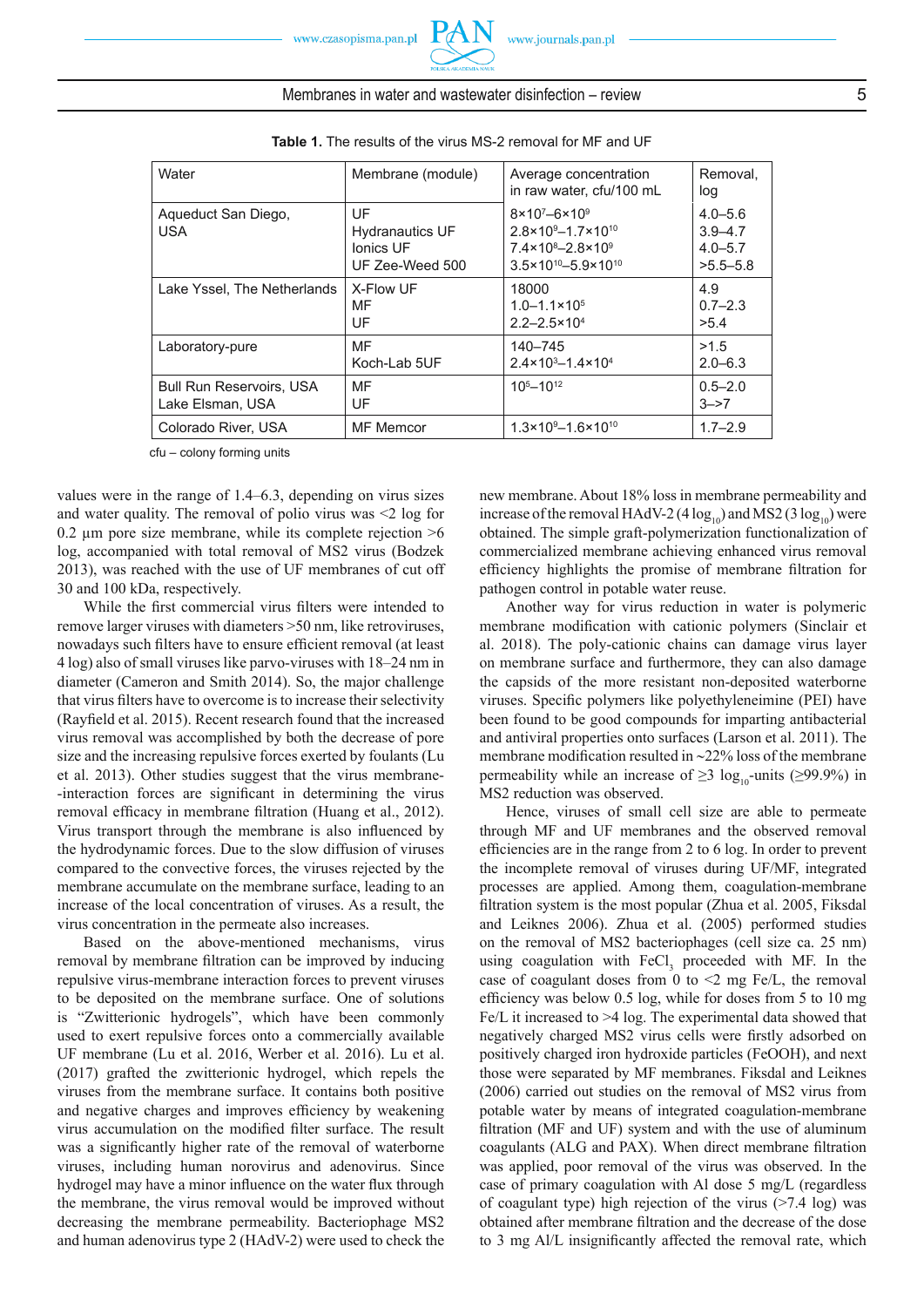

decreased to >7.1 log. Only in the case of application of PAX (3 mg Al/L) followed by MF, the rejection was lower and equal to  $6.7$  log. Additionally, the treatment enabled the significant reduction of water colour. Meyn et al. (2012) investigated MS2 bacteriophages removal from surface water, with high natural organic matter (NOM) content, by inline coagulation/ /flocculation pretreatment followed by ceramic microfiltration. MS2 and DOC removal increased with lower pH and higher coagulant. Both investigated coagulants showed virus inactivation about two log units after 60 min contact time, which is equivalent to a virus inactivation of 99%. This inactivation was only reversible to a small extent by chemical or physical floc destruction. The investigated process combination can comply with modern hygienic barrier standards.

In Table 2, the results of MF and UF removal of coli group bacteria, fecal coliform and *Pseudomonas* are shown (Bodzek  $2013$ ,  $2015$ ). The retention coefficients are in the range from 0.7 to 9.8 log and the lowest rejection is observed for the lowest (at the limit of detection) concentration of microorganisms in raw water.

Hassan (2017) et al. used palm fruit stalks cellulose nanofibers (CNF), oxidized CNF (OCNF) and activated carbon  $(AC)$  to make thin film membranes for the removal of E. coli bacteria from water. Two types of layered membranes were produced: a single layer setup of crosslinked CNF and a two-layer setup of AC/OCNF (bottom) and crosslinked CNF (up) on hardened filter paper. The two-layer AC/OCNF/CNF membrane had much higher water flux than the single layer CNF due to higher porosity on the surface of the former. Both types of membranes showed high capability of removing E. coli bacteria (rejection  $\sim$ 96–99%) with slightly higher efficiency for the AC/OCNF/CNF membrane than CNF membrane. AC/OCNF/CNF membrane also showed resistance against growth of E. coli and S. aureus bacteria on the upper CNF surface while the single layer CNF membrane did not show resistance against growth of the aforementioned bacteria.

Zimer et al. (2016) present the optimization of porous anodic alumina membranes for ultrafiltration prepared by anodically oxidized aluminum foils. *Escherichia coli*, a common bacterial contamination of drinking water, was removed using these membranes with 100% of efficiency to obtain bacteria-free water.

In Table 3 the summary of bacteriological parameters of raw surface water as well as permeates obtained during filtration with the use of polymeric and ceramic membranes arranged in different modes are presented (Bodzek and

| Bacteria                      | Water                                              | Membrane (module)              | Average concentration<br>in raw water, cfu/100 mL     | Removal, log                 |
|-------------------------------|----------------------------------------------------|--------------------------------|-------------------------------------------------------|------------------------------|
| Coli group bacteria           | Saine River, France                                | UF Aguasource                  | $1800 - 1.0 \times 10^5$                              | >4.3                         |
| E.coli                        | Laboratory-pure                                    | MF and UF                      | $6.6 \times 10^{7} - 9.6 \times 10^{8}$               | $5.6 - > 9.0$                |
| Pseudomonas                   | Laboratory-pure                                    | MF and UF                      | $1.5 \times 10^{8} - 5.3 \times 10^{8}$               | $>8.2 - 8.7$                 |
| Coli group bacteria           | Lake Elsman, USA<br><b>Bull Run Reservoir, USA</b> | Two MF module<br>Two UF module | 11-972<br>$6 - 160$                                   | $>0.7 - 3.0$<br>$>0.7 - 2.2$ |
| Coli group bacteria<br>E.coli | Colorado River, USA                                | MF Memcor                      | (14-240)60<br>$9.8 \times 10^{7} - 2.7 \times 10^{8}$ | >1.7<br>$>6.0 - 6.4$         |

**Table 2.** Bacteria removal results for MF and UF

cfu – colony forming units

**Table 3.** Microbiological analysis of raw surface water (Kozłowa Góra water intake, south part of Poland) and permeates obtained during filtration with polymeric and ceramic membranes in different module system

| Membrane                | Number of E.coli bacteria<br>in 100 mL |             | The number of mesophilic bacteria,<br>in 1 ml at $37^{\circ}$ C/24h |           |                |       |
|-------------------------|----------------------------------------|-------------|---------------------------------------------------------------------|-----------|----------------|-------|
|                         | Raw water                              | Permeate    | R                                                                   | Raw water | Permeate       | R     |
| Polymeric flat membrane |                                        |             |                                                                     |           |                |       |
| <b>PAN-13</b>           | 63 (240)                               | $0$ ( $5$ ) | 100                                                                 | 36        | 3              | 91.7  |
| <b>PAN-15</b>           | 60 (240)                               | 0 (< 5)     | 100                                                                 | 205       |                | 99.5  |
| <b>PSf-13</b>           | 45 (240)                               | 0 (< 5)     | 100                                                                 | 250       | 0              | 100   |
| <b>PSf-15</b>           | 60 (240)                               | 0 (< 5)     | 100                                                                 | 320       | 4              | 98.75 |
| PAN/PSf-15              | 30(20)                                 | 6(6)        | 80                                                                  | 60        | 6              | 90.0  |
| Ceramic membrane        |                                        |             |                                                                     |           |                |       |
| $MF - 0.1 \mu m$        | 60 (240)                               | $0$ ( $5$ ) | 100                                                                 | 205       | 1              | 99.5  |
| $MF - 0.2 \mu m$        | 60 (240)                               | $0$ ( $5$ ) | 100                                                                 | 220       | $\overline{2}$ | 88.9  |
| $UF - 15 kDa$           | 30(23)                                 | $0$ ( $5$ ) | 100                                                                 | 60        | 4              | 93.3  |
| UF-300 kDa              | 63 (240)                               | $0$ ( $5$ ) | 100                                                                 | 36        | 4              | 88.9  |
| Capillary membrane      |                                        |             |                                                                     |           |                |       |
| Polypropylene           | 86 (62)                                | $\Omega$    | 100                                                                 | 24        | 0              | 100   |
| Polysulfone             | 28 (23)                                | 0           | 96.4                                                                | 23        | 4              | 82.6  |

R – retention coefficient, PAN – polyacrylonitrile, PSf – polysulfone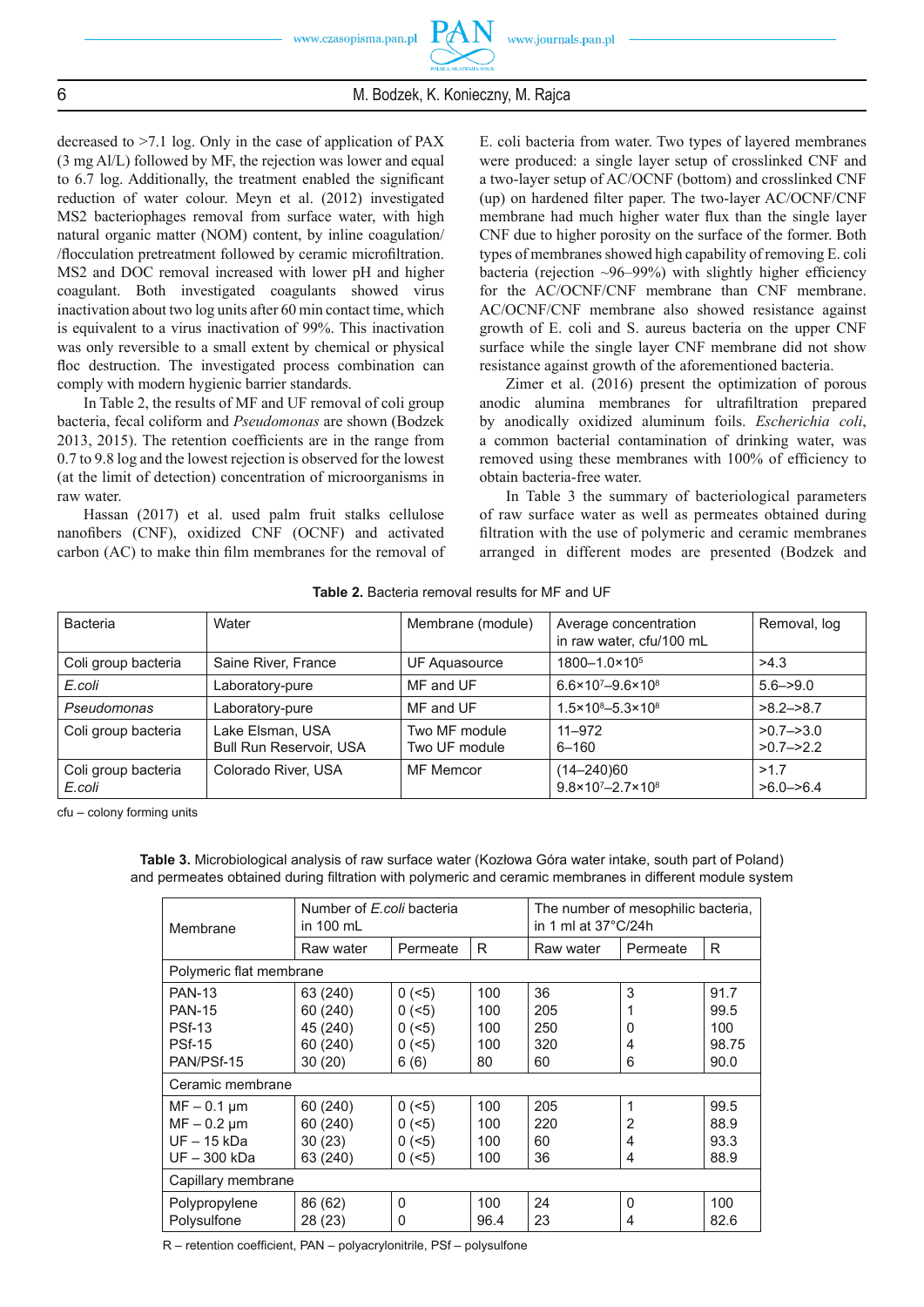

# Membranes in water and wastewater disinfection – review 7

Konieczny 1998). The efficiency of disinfection performed with the use of particular membranes is high in reference to *E.Coli* as well as to mesophilic bacteria. The former ones are effectively removed from both, surface and well waters and the observed rejection is almost 100% for all applied membranes. The removal of mesophilic bacteria is in the range from 89 to 100% for surface water and from 92 to 95.5% for well water.

Polyacrylonitrile, capillary membranes impregnated with chitosan containing iron oxide nanoparticles were used for the removal of Gram positive and Gram negative bacteria of *Pseudomonas aeruginosa* (length: 1.5 μm, thickness: 0.8 μm) and *Staphylococcus aureus* (diameter:  $1 \pm 0.2$  µm) types (Mukherjee and De 2017). The introduction of nanoparticles improved permeability, mechanical strength and hydrophilicity of membranes. Biofilm on a membrane surface caused a damage to cells' membranes, what was directly confirmed by intracellular fluid analysis carried out at UV 260 nm and by direct SEM observations. The damages of bacteria cells were probably caused by electrostatic interactions between  $NH_3^+$ groups of nanoparticles and anionic components of phosphoryl groups of bacteria. The applied membranes revealed promising results on biofouling resistance during long time operation. The study on the impact of process conditions on retention and flux profile during long term experiments showed only 5% decrease in permeate flux.

Intestine protozoa (*Giardia* and *Cryptosporidium parvum*), which may appear in potable water, are responsible for infectious diseases. *Cryptosporidium parvum* oocysts are widely spread in surface waters, treatment of which does not always prevent the spread of diseases, especially that the harmful dose of oocysts is very low (132 oocysts), moreover, those oocysts are resistant to chlorine disinfection (Koltuniewicz and Drioli 2008). The effectiveness of *Cryptosporidium parvum* oocysts removal on sand filters reaches 2–3 log and does not guarantee their complete removal (Bodzek 2013, 2015). Thus, if the raw water is contaminated with *Cryptosporidium* oocysts at the level of  $\geq$ 3 cells, conventional filtration process has to be replaced with an alternative technique, which guarantees their sufficient removal. MF membranes of pore size 0.2 μm seem to be suitable barrier for *Cryptosporidium* and *Giardia* as well as for other protozoa of cell size 3–14 μm (Table 4).

It has been generally accepted that MF and UF, in most cases, can provide complete removal of all protozoan cysts, in this *Cryptosporidium* and *Giardia*, with efficiency above 4.5 log and meets the limits established within water quality standards, what has been confirmed by many pilot and industrial scale studies carried out at various water treatment plants (Bodzek 2013).

It should be noted that UF membranes are not always able to assure the complete elimination of microorganisms from water. It results mainly from imperfection of membranes and membrane modules as well as from secondary growth of bacteria in water after filtration. The discontinue structure of skin layer met in commercial membranes enables the permeation of microorganisms to permeate, while the construction of membrane modules does not always assure the complete separation of feed water from permeate. Additionally, it has been found that microorganisms' cells are able to penetrate membrane pores even though their size is much smaller than cell size. It is mainly due to pressure deformation accompanied with filtration of intracellular fluid and maintenance of cells' membrane tonus (Fig. 1). Additionally, it has been shown that cells' shape is a key factor determining membrane retention of particular microorganisms. For example, bacteria and viruses of slender, elongated shape are rejected more effectively than ones of more compact shape (Wang et al. 2008).

Capillary membrane modules have been found to be the most effective for water disinfection, as the separation of raw water from permeate is easier than in spiral wound or hollow fiber modules, what has been confirmed by studies results (Bodzek 2015, 2013, Makherjee and De 2017).

The example of commercial use of MF for the removal of turbidity and microorganisms from surface water is the Water Treatment Plant in Sucha Beskidzka, Poland, which intakes raw water from mountain river. It is based on MF system supplied by Pall (Bodzek 2013). During the treatment, the raw water passes through clarifier and grit trap to collecting well, into which aluminum sulphate is dosed. Next, the water is pumped to post coagulation sedimentation tank, next to sand filter, and finally to clean water tank. The scheme of the water treatment plant including MF of Pall Aria, type AP, is shown in Fig. 2 (Bodzek 2013). The filtration membrane system PALL AriaTM comprises 40 membrane modules (USV-6203 type)

| Water                                  | Membrane                                   | cysts Giardia                                                                      |                                                  | oocyts Cryptosporidium                                                              |                                 |
|----------------------------------------|--------------------------------------------|------------------------------------------------------------------------------------|--------------------------------------------------|-------------------------------------------------------------------------------------|---------------------------------|
|                                        | (module)                                   | Raw water.<br>cfu/100mL                                                            | Removal, log                                     | Raw water.<br>cfu/100mL                                                             | Removal, log                    |
| Highland reservoir                     | MF Microza<br>UF Aquasource<br>UF Zee-Weed | $11.8 \times 10^{6}$<br>$10.4 \times 10^{6}$<br>$8.6 \times 10^{6}$                | >5.8<br>>5.5<br>>5.3                             | $1.01 \times 10^8$<br>$8.2 \times 10^7$<br>$1.1 \times 10^{7}$                      | >6.8<br>>6.5<br>6.4             |
| Laboratory-clean                       | MF and UF                                  | $5.4 \times 10^{4} - 1.5 \times 10^{5}$                                            | $4.6 - 5.2$                                      | $2.6 \times 10^{4} - 8.2 \times 10^{4}$                                             | $4.2 - 4.9$                     |
| Elsman Lake, USA<br>Seine River, Paris | Three MF<br>Three UF                       | $2.8 \times 10^{4} - 1.3 \times 10^{5}$<br>$2.6 \times 10^{4} - 1.0 \times 10^{5}$ | $>6.4 \rightarrow 7.0$<br>$>6.4 \rightarrow 7.0$ | $1.1 \times 10^{4} - 7.4 \times 10^{4}$<br>$2.41 \times 10^{4} - 9.1 \times 10^{4}$ | $>6.0 - 56.9$<br>$>6.3 - > 7.0$ |
| Guyardotte River, USA                  | <b>MF</b> Memcor                           | $1.0 \times 10^{7}$                                                                | >7.0                                             | <b>No</b>                                                                           | <b>No</b>                       |
| Colorado River, USA                    | <b>MF</b> Memcor                           | $2.8 \times 10^{4}$                                                                | >4.4                                             | <b>No</b>                                                                           | <b>No</b>                       |
| Surface water                          | <b>MF Fibrotex</b>                         | <b>No</b>                                                                          | <b>No</b>                                        | 1000                                                                                | $2 - 3$                         |

**Table 4.** Results of oocyts *Cryptosporidium* and cysts *Giardia* removal for MF and UF

cfu – colony forming units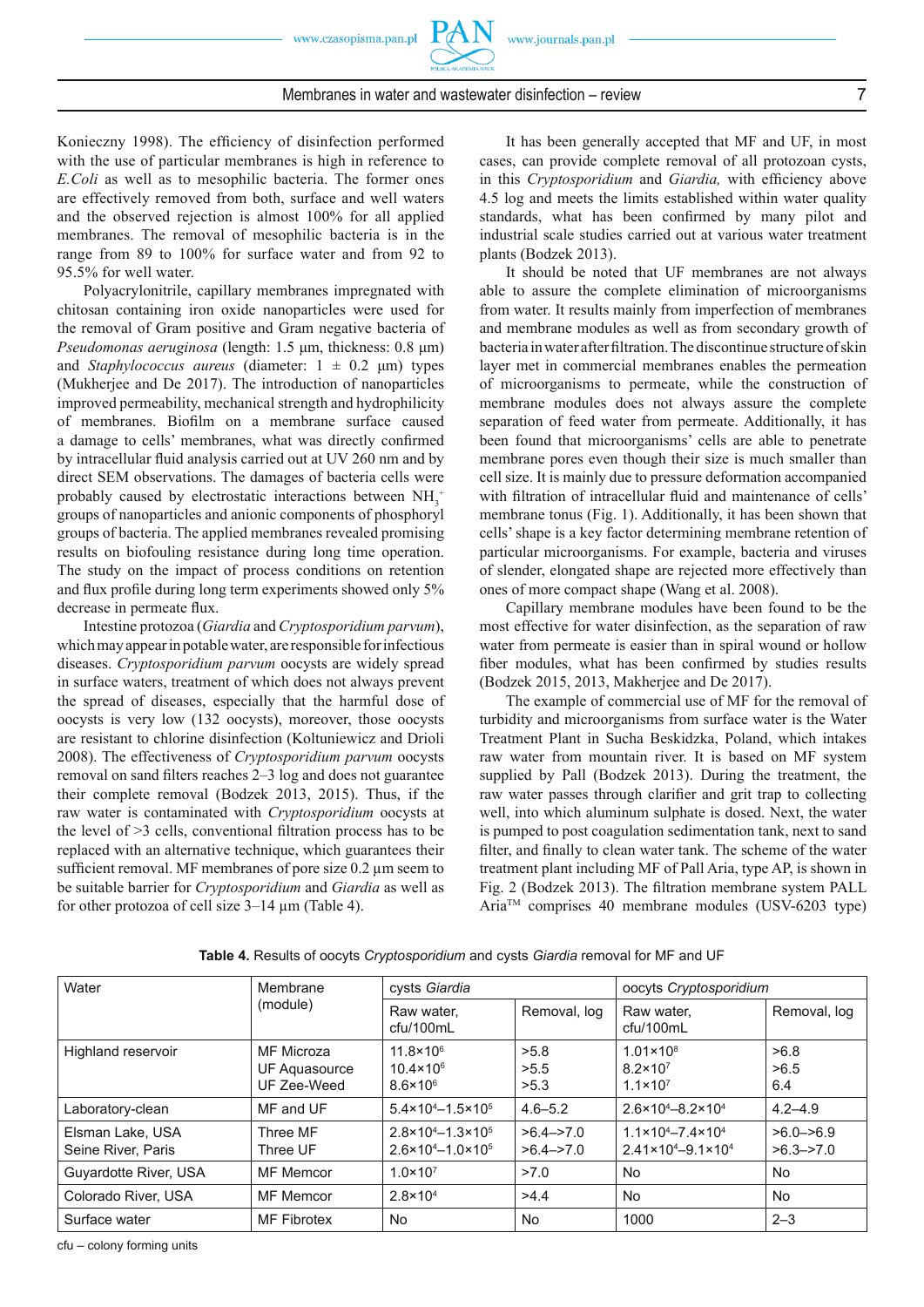placed in single block together with the additional equipment. The recovery rate of permeate is very high and reaches 99%, in dependence of feed water parameters, and it is operated at capacity 130  $\text{m}^3$ /h. The application of such system was very important due to the appearance of harmful organisms in raw water, which were found to be resistant to conventional chlorination.

The exploitation of the device confirmed possibility of production of high quality water of turbidity much below 0.1 NTU and deprived of any microorganisms (Bodzek 2013). During the exploitation period, temperature and turbidity of raw water fluctuated significantly, and during heavy rain falls the turbidity could reach more than 800 NTU. In Table 5, physico-chemical and microbiological characteristic of water treated at installation in Sucha Beskidzka is presented (Bodzek 2013). Operation costs are also a very important factor, which has a direct impact on final water price. In this case, they are compensated by significant decrease of chlorine dioxide and coagulant consumptions as well as by decrease of operational costs of sand filters.

To sum up, UF and MF membranes are an effective barrier for pathogenic protozoa cysts and bacteria. Additionally, they



**Fig. 2.** Technological scheme of drinking water treatment plant for in Sucha Beskidzka, Poland

**Table 5.** The physicochemical and microbiological parameters of drinking water obtained in Sucha Beskidzka, Poland, plant and normative values for drinking water in Poland

| <b>Parameters</b>                                                               | Data         | Normative values |
|---------------------------------------------------------------------------------|--------------|------------------|
| Turbidity, NTU                                                                  | 0.08         | 1                |
| Colour, mg Pt/L                                                                 | 5            | acceptable       |
| рH                                                                              | 7.5          | $6.5 - 9.5$      |
| Conductivity, µS/cm                                                             | 250          | 2500             |
| Nitrates, mg/L                                                                  | 3.2          | 50               |
| Total hardness, mg/L                                                            | 96           | 60-500           |
| Chloride, mg/L                                                                  | 6.0          | 250              |
| Coliform bacteria w 100 mL water                                                | $\Omega$     | $0/100$ mL       |
| Coliform fecal type bacteria/100 mL water                                       | 0            | $0/100$ mL       |
| Fecal streptococci in 100 mL water                                              | $\Omega$     | $0/100$ mL       |
| Clostridia reducing sulphite w 100 mL water                                     | $\Omega$     | $0/100$ mL       |
| The number of colony – forming bacteria in the 37 $^{\circ}$ after 24 h in 1 mL | $\mathbf{0}$ | 20/1 mL          |
| The number of colony – forming bacteria in the $22^{\circ}$ after 72 h in 1 mL  | 2            | 100/1 mL         |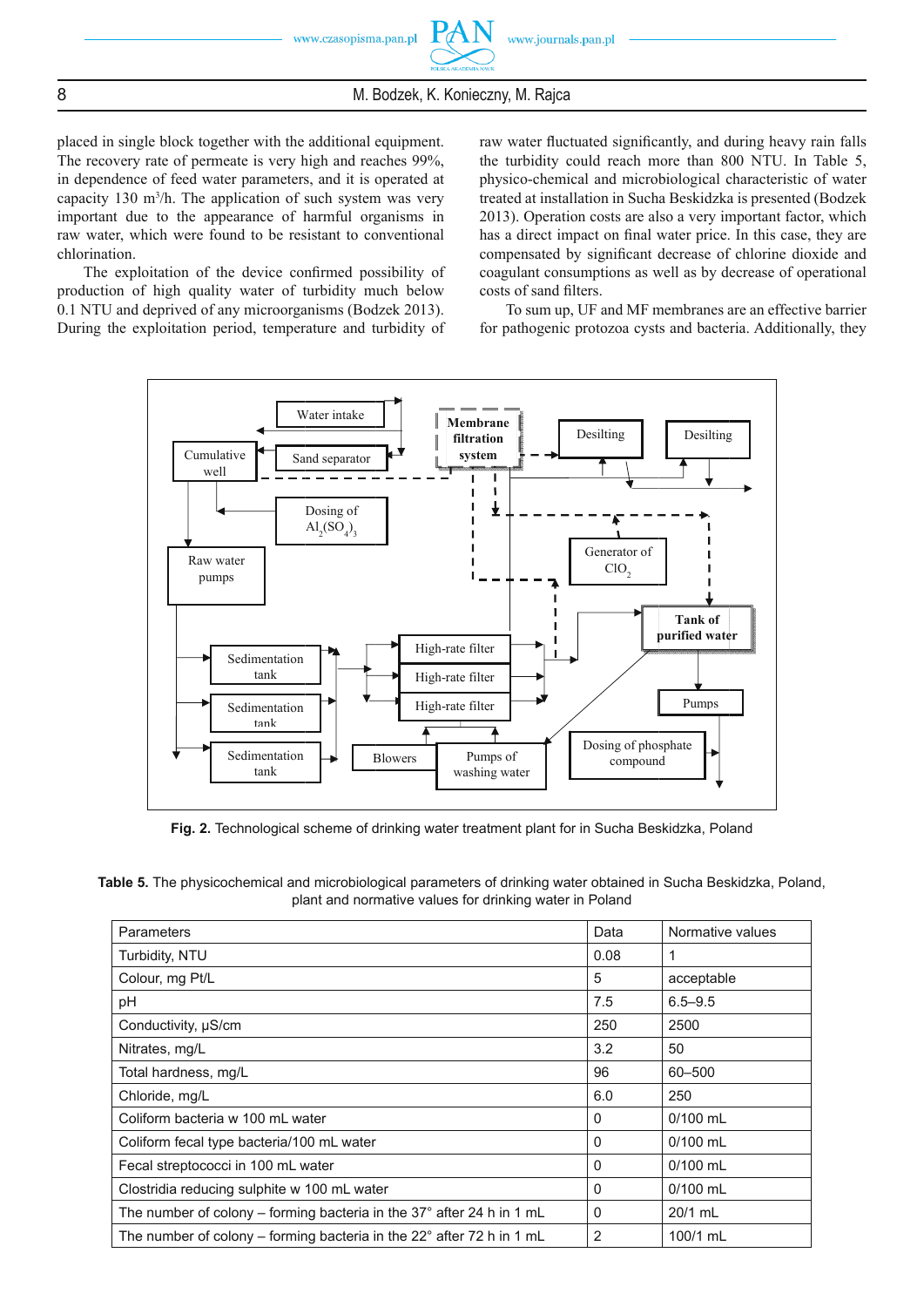

assure the reduction of chlorine consumption for treated water disinfection, which is performed for maintenance of biological water quality in a pipeline system.

# **Membranes in disinfection byproducts (DBPs) removal**

Byproducts of disinfection (DBPs) and oxidation are undesired groups of substances formed during reaction of disinfecting agents or other strong oxidizers with admixtures and contaminants present in water (Zazouli and Kalankesh 2017, Nawrocki 2010). The group of DBPs mostly comprises organic compounds, but some of inorganic substances are also included (bromates, chlorites and chlorates). In Table 6, a series of organic DBPs is shown, among which trihalomethanes (THMs) and haloacetic acids (HAA) are ones of the highest concern (Bodzek et al. 2011, 2015, Nawrocki 2010). Most of them appear in water at very low concentration of ppb (mg/m<sup>3</sup>) level or even lower. Hence, they are regarded as water or wastewater micropollutants.

During reaction of chlorine with organic compounds, many DBPs are formed, mainly trihalomethanes and haloacetic acids. In order to decrease DBPs concentration in water a range of methods can be applied (Bodzek 2013, 2015), such as: use of other oxidants like ozone or chlorine dioxide, removal of DBP precursors from water before oxidation, and removal of DBPs by various techniques. The best recognized chlorination byproducts are **trihalomethanes (THMs)**. Precursors of THMs are humic acids, chlorophyll "a", metabolites of aquatic organisms, aliphatic hydroxyl acids, mono-, di- and tricarboxylic acids and aromatic carboxylic acids (Zazouli and Kalankesh 2017, Nawrocki 2010). The main identified halogenated organic compounds are chloroform (CHCl<sub>3</sub>), bromodichloromethane (CHBrCl<sub>2</sub>), dibromochloromethane (CHBr<sub>2</sub>Cl) and bromoform (CHBr<sub>3</sub>). Among them, chloroform usually appears at highest concentration. Brominated derivatives of organic compounds are formed during disinfection of water of elevated bromides content. All THMs are highly toxic and hardly biodegradable. Due to their ability to accumulate in living cells they reveal carcinogenic, mutagenic and teratogenic effects (Wang et al. 2007). Membrane techniques, especially RO and NF, can be used to remove THMs from waters (Bodzek 2013, 2015). The studies on the removal of THMs from water with the use of RO and NF membranes by Osmonics (SS10 and MQ16) revealed that retention coefficient depended mainly on membrane flux (Table 7) (Bodzek 2015, 2013, Waniek et al. 2002). It was also found that the retention coefficient increased with THMs molecular weight increase according to a series: CHCl<sub>3</sub>  $\leq$  CHBrCl<sub>2</sub>  $\leq$  CHBr<sub>3</sub> $\leq$  CHBr<sub>2</sub>Cl (Table 7).

During other studies on the use of nanofiltration to THMs removal by means of NF200 and DS5 (Uyak et al. 2008) membranes it was found that the increase of transmembrane pressure resulted in the increase of membrane flux, while removal rate of THMs was insignificantly affected (Fig. 3). Moreover, NF200 membrane was found to be more suitable for THMs removal than DS5 membrane. It was also shown that THMs of higher molecular mass were rejected more effectively

**Table 6.** Organic DBPs and oxidation of impurities and admixtures present in natural waters

| Disinfectant     | Organic DBPs                                                                                                                                                                       |
|------------------|------------------------------------------------------------------------------------------------------------------------------------------------------------------------------------|
| Chlorine         | Trihalomethanes, haloacetic acids, halocetonitriles, haloaldehydes, haloketones, halopicrates,<br>nitroso-dimethylamine, 3-chloro-4-(dichloromethyl)-5-hydroxy-2(5H)-furanone (MX) |
| Chlorine dioxide | Aldehydes, carboxylic acids                                                                                                                                                        |
| Ozone            | Aldehydes, carboxylic acids, aldo-and ketoacids                                                                                                                                    |

| Osmonics membranes | Concentration in raw water [µg/L] | CHCI.     | CHBrCL    | CHBr.CI   | CHBr <sub>2</sub> |
|--------------------|-----------------------------------|-----------|-----------|-----------|-------------------|
| NF MQ16            | $10 - 100$                        | $83 - 87$ | 88.5-96.5 | 90.5      | 92                |
| RO SS10            | $10 - 100$                        | $67 - 81$ | $65 - 81$ | $57 - 65$ | $61 - 80$         |





Fig. 3. Influence of transmembrane pressure, concentration and THM type on retention coefficient of THMs, (a) NF200 membrane and (b) DS5 membrane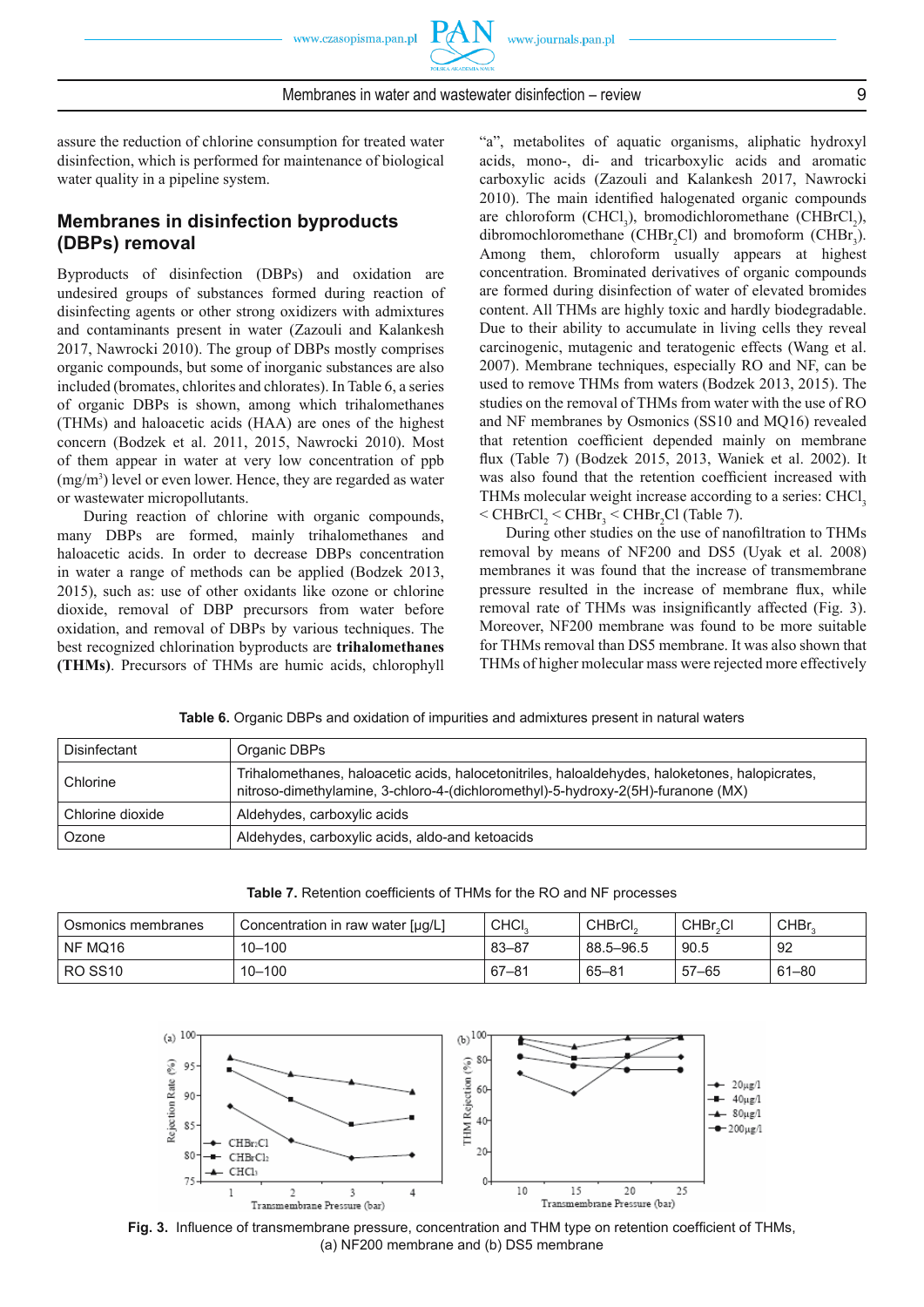according to a series:  $CHCl<sub>3</sub> < CHBrCl<sub>2</sub> < CHBr<sub>2</sub>Cl$  (Uyak et al. 2008). The highest retention rate observed for  $CHBr_2Cl$ resulted of from the higher molecular mass of bromine than chlorine and thus, of higher molecular mass of the CHB $r_2$ Cl than other THMs.

Xu et al. (2005) performed studies on the retention of chloroform and CHBr<sub>3</sub> using NF-90, XLE and TFC-HR membranes (Koch Membrane Systems). At the beginning of the process the retention of both substances was similar for all investigated membranes and reached  $90\%$  for CHBr<sub>3</sub> (253 Da) and 80% for CHCl<sub>3</sub> (119 Da). The difference in retention resulted from the fact that  $CHBr<sub>3</sub>$  was more hydrophobic (log  $K_{ow} = 2.40$ ) than CHCl<sub>3</sub> (log  $K_{ow} = 1.97$ ) and its removal was additionally improved by hydrophobic-hydrophilic interactions with membrane surface. After ca. 3 h of filtration, the retention of all membranes significantly decreased and reached values ranging from 20 to 35% for CHCl<sub>3</sub> and from 35 to 45% for CHB $r<sub>3</sub>$ . TFC-HR membrane characterized with lowest retention rate, whereas XLE membrane, as the more hydrophobic one, revealed the highest efficiency. It resulted from the fact that hydrophobic XLE membrane enabled the adsorption of hydrophobic contaminants on its surface, hence the overall efficiency was better than in the case of other membranes. Yaman and Çakmakcı (2016) in order to remove the organic matter and THMs, ozone and membrane process were performed. The comparison of the treatment methods used during the study showed that the highest removal efficiency of 76% THMFP, 21% UV and 44% DOC was possible with the combination of ozone+ membrane system.

Except for THMs, water chlorination can lead to formation of **haloacetic acids – HAA**. Main representatives of this group of contaminants are: chloroacetic acid  $(CH_2CICOOH)$ , bromoacetic acid (CH<sub>2</sub>BrCOOH), dichloroacetic acid  $(CHCl<sub>2</sub>COOH)$ , trichloroacetic acid  $(CCl<sub>3</sub>COOH)$  and dibromoacetic acid (CHBr<sub>2</sub>COOH). Additionally, the presence of tribromoacetic acid (CBr<sub>3</sub>COOH), bromochloroacetic acid (CHBrClCOOH), dibromochloroacetic acid (CBr<sub>2</sub>ClCOOH) and dichlorobromoacetic acid (CCl<sub>2</sub>BrCOOH) has also been confirmed (Kowalska et al. 2011). Moreover, for example, dichloroacetic acid and trichloroacetic acid are found to be carcinogenic. According to the EPA, increased risk of cancer is a result of long-term consumption of water with levels of HAA's that exceeds 0.06 mg/L in water. Similarly as in the case of THMs, the removal of HAAs from water can be performed by RO and NF. The studies on the removal of five HAA by means of NF revealed that membranes of compact, negatively charged structures (e.g. aromatic polyamide ES10 membrane) were more efficient than more open membranes of negative/ neutral surface charge (Chalatip et al. 2009). It was caused by both, higher repulsing forces (Donnan exclusion) and sieving effect. Very high efficiency, ranging from  $90 - 100\%$  was already achieved at low transmembrane pressure at a level of 0.1 MPa, and the increase in acids concentration resulted in retention decrease due to more intensive concentration polarization (Chalatip et al. 2009). Yang et al. (2017) investigated the removal of 9 HAAs by four commercial RO and NF membranes. Under typical conditions (pH 7.5 and 50 mM ionic strength), HAA rejections were >60% for NF270 with molecular weight cut-off (MWCO) equal to 266 Da and equal or higher than 90% for XLE, NF90 and SB50 with MWCOs of 96, 118 and 152 Da, respectively, as a result of the combined effects of size exclusion and charge repulsion. A range of studies on the removal of HAA from water in membrane bioreactor with enzymes immobilized on UF membranes was also carried out (Kowalska et al. 2011). Polyamide, flat sheet membrane modified with glutaraldehyde, was used as a support for enzymes. The modification was applied in order to assure the formation of durable covalent bonds between membrane material and a protein. Enzymes used during the process were isolated from species of bacteria present in active sludge. The study with the use of five HAAs (CH<sub>2</sub>ClCOOH, CHCl<sub>2</sub>COOH, CCl<sub>3</sub>COOH, CH<sub>2</sub>BrCOOH, CHBr<sub>2</sub>COOH) mixture of concentration 1 mg/L each showed that the use of optimal process parameters assured the complete removal of contaminants within 6 hours (Kowalska et al. 2011).

Contamination of water with **bromates (BrO3-)** is usually caused by the formation of disinfection byproducts (DBPs) during ozonation of water containing bromides (Br), which are firstly oxidized to hypobromites (BrO) and then to bromates (BrO<sub>3</sub>) (Bodzek et al. 2011, Bodzek and Konieczny 2011, Wisniewski et al. 2013). Their concentration in fresh water usually varies from 15 to 200 μg/L and it is higher in ground waters and brackish waters. Bromates  $(BrO<sub>3</sub>)$  have been classified by International Agency for Research on Cancer to 2B group, i.e. compounds possibly carcinogenic to humans (Butler et al. 2005). It indicates the necessity of bromides (DBPs precursors) removal and other bromooxy ions from potable water. The decrease of bromates concentration in water can be achieved by three main methods (Bodzek and Konieczny 2011):

- removal of bromates precursors, i.e. bromides and natural organic matter before ozonation,
- monitoring of bromates formation during ozonation by pH adjustment at low ranges, ammonia or hydrogen peroxide addition and technological modification of ozonation process,
- removal of bromates after ozonation.

Among methods dedicated to bromates removal from water one may distinguish UV radiation (100–400 nm), photocatalysis, coagulation and application of anionexchange resins (Butler et al. 2005). Biological process with denitrification bacteria may also be used (Butler et al. 2005). Activated carbon adsorption (Huang and Cheng 2008) and membrane processes (Bodzek and Konieczny 2011) can also be successfully applied.

Reverse osmosis and nanofiltration are the most popular membrane techniques involved in the removal of bromates from water. The removal rate of contaminant observed for NF membranes varies from 75–100% at initial concentration 285 μg/L, while for RO it is usually at the level of 97% (Butler et al. 2005, Bodzek and Konieczny 2011, Bodzek 2013, 2015). It has been found that NF is more cost effective than RO, mainly due to the lower transmembrane pressure required. For surface water treatment, membrane processes should be applied before ozonation (Bodzek and Konieczny 2011). Moreover, such an arrangement enables minimization of bromates and bromo-derivatives formation during further water treatment. The removal of bromide and bromate anions by hybrid coagulation-NF technique was systematically investigated by Listiarini et al. (2010). Two types of membranes (NF-270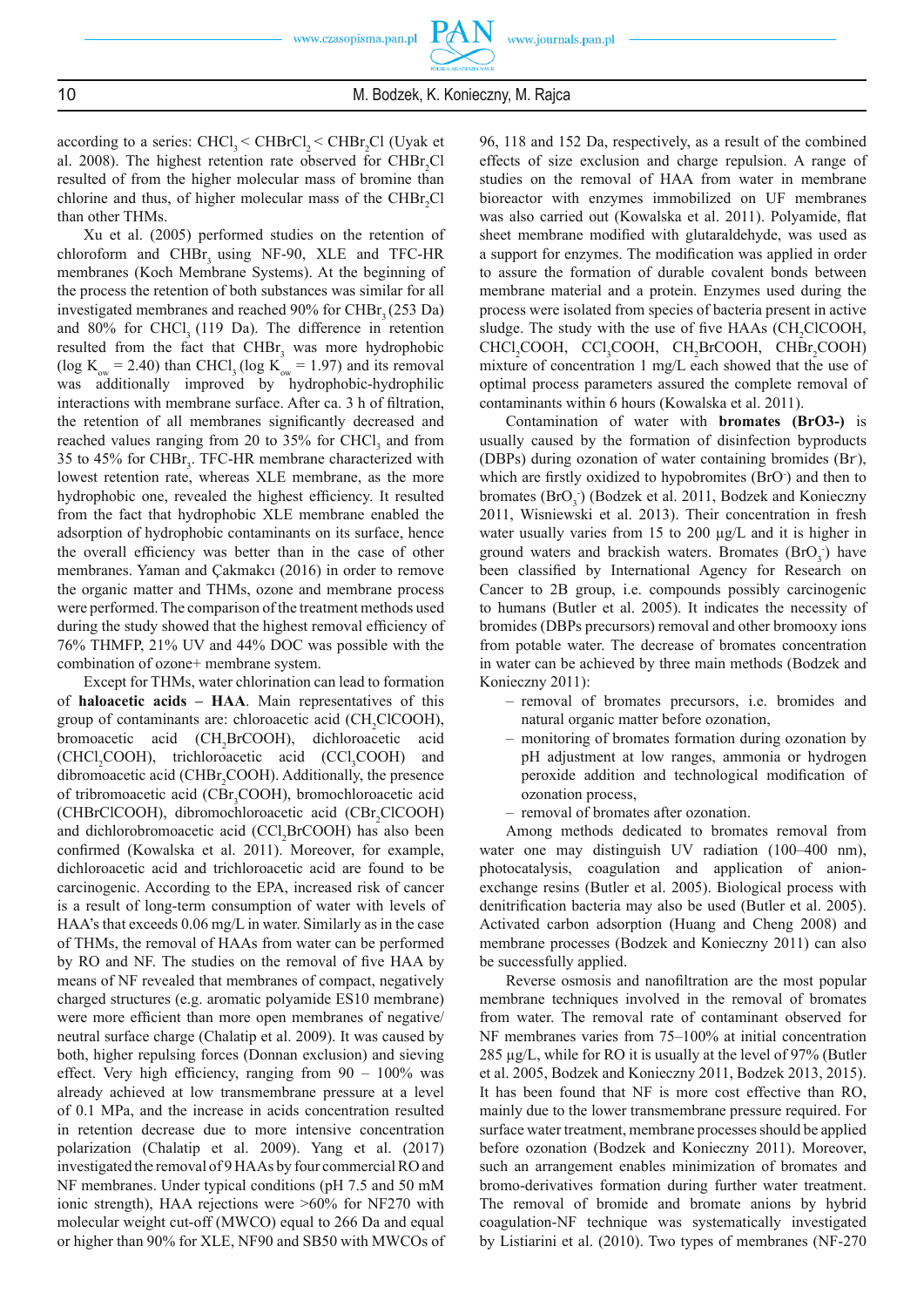and NF-90) and two types of coagulants (alum and ferrous sulphate) were investigated with regard to humic acid, bromide and bromate removals. It was found that bromide could not be effectively removed by NF, coagulation, or hybrid coagulation- -NF, whereas bromate was reduced to bromide when ferrous sulphate was used. Moslemi et al. (2012) investigated effects of pH and the addition of calcium chloride  $(CaCl_2)$ on bromate  $(BrO<sub>3</sub>)$  and bromide  $(Br)$  rejection by a ceramic membrane. Rejection of both ions increased together with pH. At pH 8, the rejection of  $BrO<sub>3</sub>$  and Br was 68% and 63%, respectively. Donnan exclusion appears to play an important role in determining rejection of  $BrO<sub>3</sub>$  and Br. In the presence of CaCl<sub>2</sub>, rejection of BrO<sub>3</sub> and Br ions was greatly reduced, confirming the importance of electrostatic interactions in determining rejection of  $BrO_3$  and Br. The effect of  $Ca^{2+}$  is so pronounced that in most natural waters, rejection of both  $BrO<sub>3</sub>$ and Br- by the membrane would be extremely small.

Electrodialysis (ED), especially its reversal mode (EDR), is also proposed for bromates removal from water (Wisniewski and Kliber 2010). Studies on ED with anion exchange membrane (Neosepta AMX) revealed efficient removal of bromates at a level of 86–87%, while in the case of monoanion selective membrane (Neosepta ACS) even 99% retention was obtained at current density 20 A/m2 . The effectiveness of the process obtained for bromates indicates that ED of water of initial contaminant concentration 100  $\mu$ g BrO<sub>3</sub>/L results in the production of water of final bromates concentration  $1 \mu$ g BrO<sub>3</sub>/L, which is far below the permissible level (10  $\mu$ g BrO<sub>3</sub>/L). For bromates removal, Donnan dialysis (DD) is also proposed with the use of anion exchange membrane. The membrane separates feed solution (which contains anions that need to be removed) and receiving solution (which is usually solution of NaCl at concentration up to 1 mol/L) (Wisniewski et al. 2013, Bodzek and Konieczny 2011). Bromates present in feed solution are substituted with neutral anions from receiving solutions, in this particular case with chlorides. The method can be applied to remove anions (bromates, nitrates) harmful to human health, but also the ones which bring difficulties during water desalination (carbonates, sulphates). DD enables the efficient decrease of bromates even from high initial concentrations 500 μg/L (after ozonation concentration <100 μg/L) to 18 μg/L (Wisniewski and Kliber 2009). In such a case, the retention rate of bromates is 96%, what indicates the suitability of the process to the treatment of water contaminated with this substance.

#### **Microorganisms in wastewater**

It is commonly known that raw municipal wastewater contains many pathogenic and opportunistic microorganisms, including those resistant to antibiotics, mainly of fecal origin. The presence of pathogenic microorganisms in wastewater is dangerous, as they may lead to epidemic effects, allergic reactions, toxic or immunotoxic health interactions in humans, animals, and other environmental species. Despite very high, reaching 99% reduction of bacteria in wastewater during its treatment, wastewater treatment plant effluent may still contain from  $10<sup>5</sup>$  to  $10<sup>7</sup>/mL$  of indicator fecal coliform (Campos et al. 2016, Olanczuk-Neyman 2001). Among all waterborne pathogens, viruses have the smallest size and therefore are the hardest to be removed by sedimentation and filtration.

Though disinfection has been adopted for pathogen removal, neither UV nor chlorine achieved satisfactory virus removal in wastewater treatment (Simmons and Xagoraraki 2011). This observed insufficient virus removal could pose a threat to public health (Vergara et al. 2016).

On the basis of the literature data (Michalkiewicz et al. 2011) one may find that mechanical treatment processes enable the decrease of total number of bacteria by 20% and of *Salmonella* species and tuberculosis mycobacteria by 90%, whereas for biological wastewater treatment by means of activated sludge, removal efficiencies reach 90-98% for total number of bacteria, 55–98% for *Salmonella* species and 45% for tuberculosis mycobacteria. Conventional wastewater disinfection, including decomposition of byproducts which are formed during the treatment, is known as specific disinfection. It can be run using physical and chemical methods. Among former techniques one can distinguish: pasteurization, UV irradiation, thermal drying, ionization radiation, ultrasonication and membrane filtration (UF/MF). Chemical methods of disinfection rely mainly on the addition of oxidizing compounds, such as chlorocompounds (chlorine, sodium hypochlorite, bleaching powder, calcium hypochlorite, chlorine dioxide, calcium hydroxide or oxide), ozone, peracetic acid or on the application of alternative techniques. The issue related with the presence of pathogenic microorganisms in biologically treated wastewater has become important due to their reuse or water reclamation in industry and agriculture (Li et al. 2013, Zanetti et al. 2010).

Similarly as in the case of water treatment, MF and UF are mentioned to be suitable physical wastewater disinfection technique, as they guarantee high removal rate of viruses and microorganisms, colloids, suspensions and high molecular weight organic compounds (Bodzek 2013, 2015, Michalkiewicz et al. 2011). In the case of wastewater disinfection, membranes of pore size  $0.2 \mu m$  are sufficient enough to assure the effective process performance. Such a disinfection method is especially recommended for existing wastewater treatment plants. Quant et al. (2009) have run studies on the use of UF (200 kDa) to remove bacteria from biologically treated wastewater. The rate of bacteria rejection was found to decrease during the process run and at the final stage single bacteria cells  $(4-5)$  appeared in the permeate (filtrate). The decrease in process efficiency was probably caused by physical changes of membrane surface occurring during the filtration. Jastrzebski and Ilnicki (2016) performed a series of pilot studies on membrane filtration at one of wastewater treatment plant localized in Southern Poland. The pilot installation was fed with treated wastewater which characterized with significant microbiological contamination. Three types of capillary membrane modules were tested: two MF modules of pore size 0.1 μm (USV and UNA), and one UF module (LOV) of molecular weight cut-off 80 kDa. The summary of obtained results is shown in Table 8. In the case of USV module, commercially dedicated to potable water disinfection, complete removal of all analyzed pathogenic microorganisms was obtained despite their high content in feed stream (Table 8). The significant reduction of total number of microorganisms, especially those determined at 37°C, was also reached. As it was assumed, the application of UF LOV module resulted in better effect concerning the removal of microbiological contaminants. MF UNA module,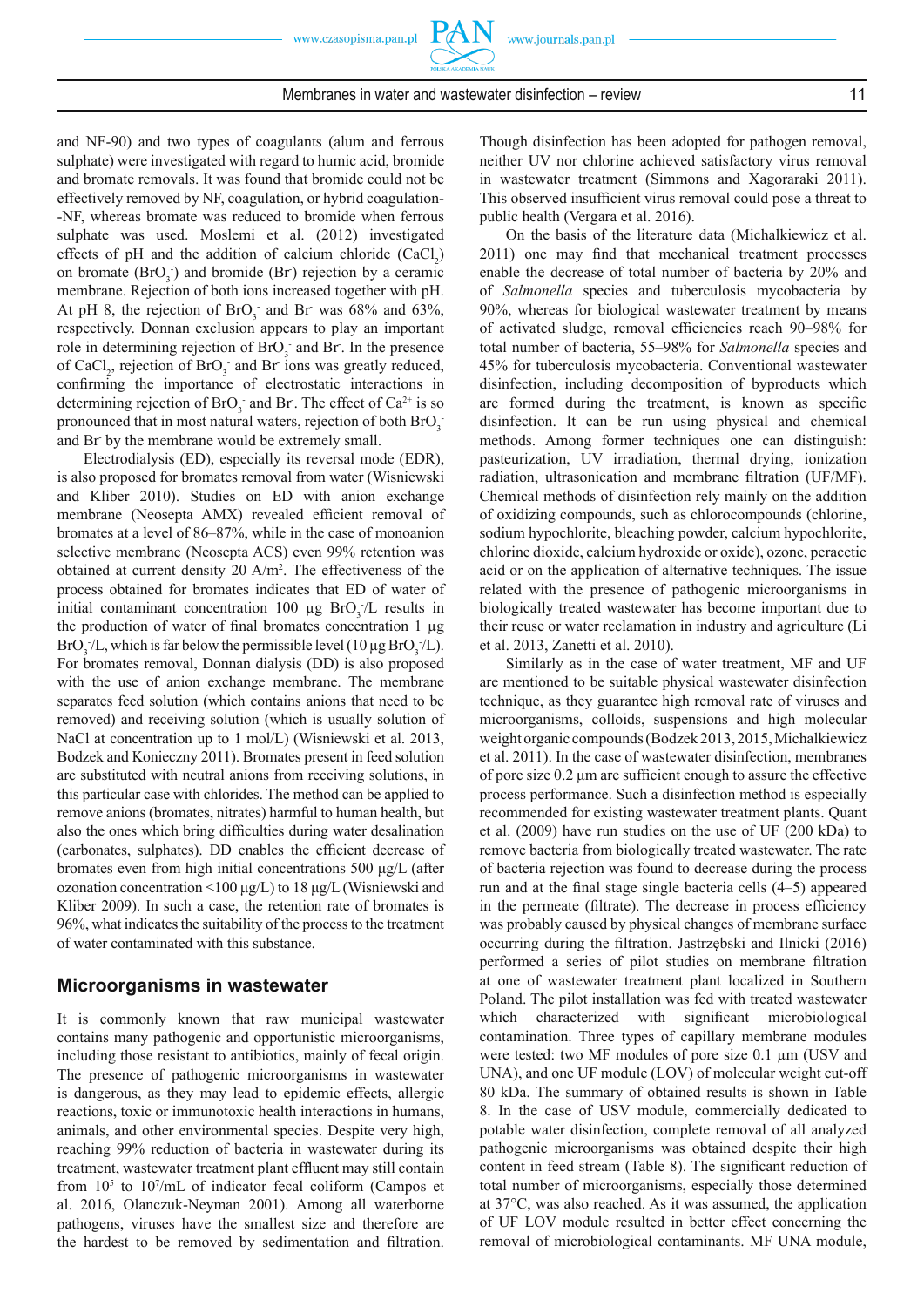commercially applied to filtration of water for industrial purposes, also enabled complete removal of pathogens and satisfactory reduction of total number of microorganisms.

A study on the removal of fecal bacteria, *E. Coli* and *Enterococci* from municipal wastewater with the use of MF membranes of pore size range from 0.2 to 0.8 um (Osmonics, Pall and Millipore) was also carried out (Modise 2003). It was found that membranes of pores size below 0.45 μm were suitable to remove examined bacteria to the level that met standards established in proper regulations. Another study (Koltuniewicz and Drioli 2008) proved significant removal of coli bacteria from municipal wastewater after primary and secondary treatment with the use of MF membranes of pore size 0.45 μm and 1.2 μm. The removal rate equal to 4.8 log was obtained for wastewater after primary treatment and 4.1 log for wastewater after secondary treatment when 0.45 μm membrane was used, while for more open 1.2 μm membrane those rates were equal 2.3 log and 3.3 log, respectively, for wastewater after primary and secondary treatment. Such high rejection observed for 1.2 μm membrane was explained by formation of filtration layer on the membrane surface, which acted as a secondary skin layer and improved the removal efficiency. Similar studies carried out for municipal wastewater with polypropylene membranes of pore size range from 0.2–1.2 μm indicated a significant decrease in removal efficiency of coli bacteria in the case of membranes of pore size above 0.67 μm (Koltuniewicz and Drioli 2008).

Membrane bioreactors (MBR) can be an example of direct use of MF/UF membrane to wastewater treatment, including disinfection. MBR integrates biological reaction/transformation processes with membrane separation (Noworyta and Trusek-

-Holownia 2006, Trusek-Holownia 2009, Szewczyk 2009, Deowan et al. 2015). Two main configurations of membrane bioreactors are available for industrial scale systems: devices in which membrane module is immersed in the reactor chamber and devices in which membrane module is separated from the reactor (Fig. 4) (Noworyta and Trusek-Holownia 2006, Deowan et al. 2015). Such solutions are applied at municipal wastewater treatment plants as well as at industrial wastewater treatment plants (Noworyta and Trusek-Holownia 2006). A range of advantages of MBR in refer to conventional systems can be mentioned, and among them the most important are: higher biomass concentration, higher solid retention time (SRT), and higher purity of treated wastewaters (Szewczyk 2009, Deowan et al. 2015). When well designed and operated, MBRs can consistently achieve efficient removals of suspended solids, protozoa and coliform bacteria. Under optimal conditions, MBR systems can also significantly remove various viruses and phages (Hai et al. 2014). Virus removal in water reuse should not solely rely on disinfection. In full-scale wastewater treatment plants, the contribution of secondary treatments on virus removal is much larger than that of disinfection, probably due to the high concentration of nutrients in wastewater increasing the consumption of disinfectants (Simmons and Xagoraraki 2011). Unlike disinfection, the improvement of virus removal in the secondary treatment does not rely on augmenting the disinfectant dosage. Hence, effective disinfection of wastewater is assured.

Table 9 shows MS2 phage removal by different membranes most frequently used in MBR. Direct MF may only achieve around one log removal of virus, while with the common UF membranes, which can be generally considered to be equivalent

| <b>Bacteria</b>                     | Raw sewage                                        | Permeate,<br>MF UNA module | Permeate,<br>MF USV module | Permeate,<br>UF module |  |
|-------------------------------------|---------------------------------------------------|----------------------------|----------------------------|------------------------|--|
|                                     | Amount of bacteria in the given wastewater volume |                            |                            |                        |  |
| Total number of bacteria 37°C, 1 mL | $10^{5}$                                          | $10 - 500$                 | 5                          |                        |  |
| Total number of bacteria 20°C, 1 mL | $10^{5}$                                          | $30 - 750$                 | $10 - 50$                  |                        |  |
| Coli bacteria, 100 mL               | 10 <sup>4</sup>                                   |                            |                            |                        |  |
| E. Coli, Faecal coliform 100 mL     | 10 <sup>4</sup>                                   | O                          |                            | O)                     |  |
| Enterococci, 100 mL                 | 10 <sup>4</sup>                                   |                            | O                          | 0                      |  |
| Salmonella, 100 mL                  | 00                                                |                            |                            |                        |  |

Table 8. Results of microbiological tests on sewage treated biologically and after membrane filtration



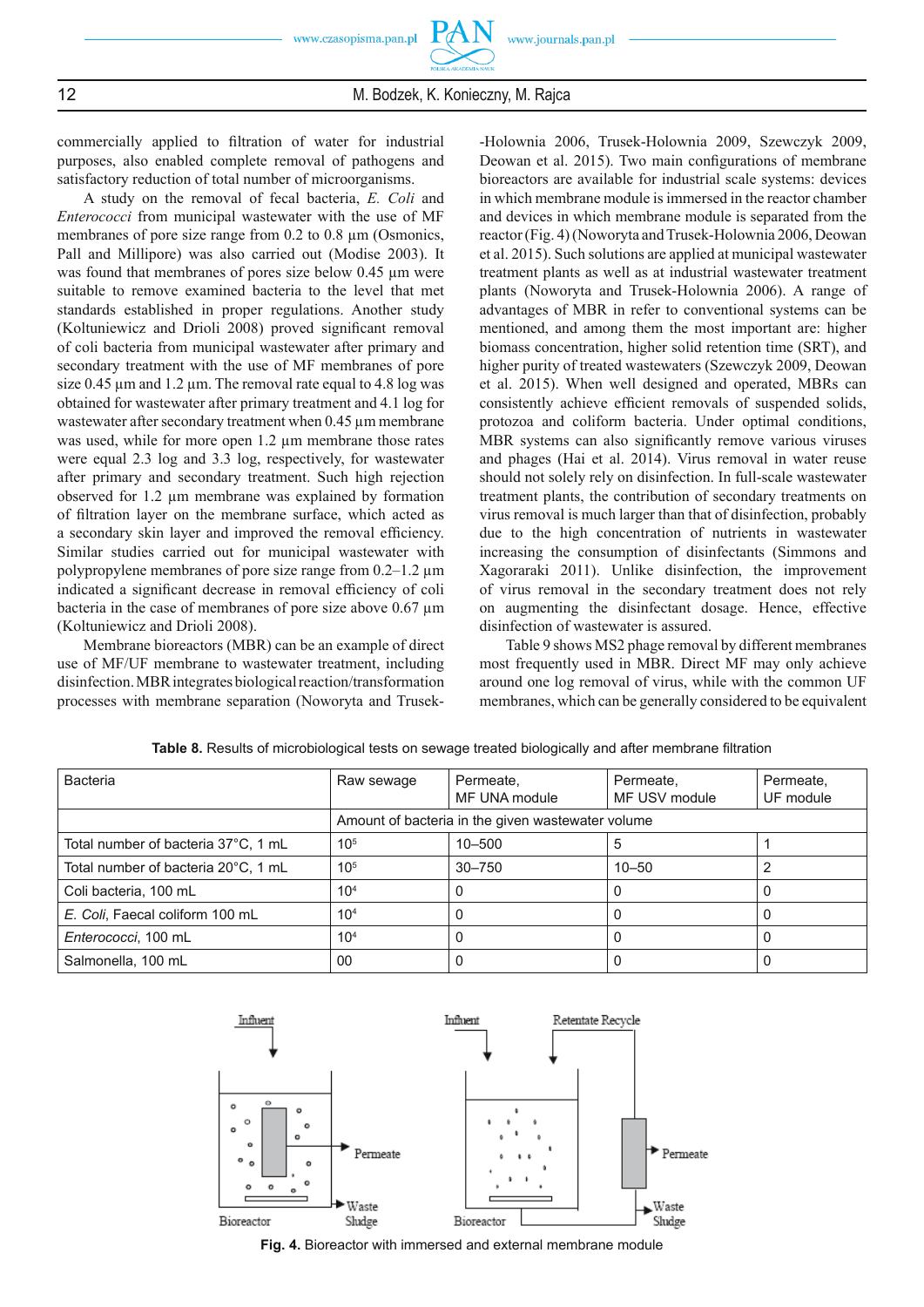to 200 kDa, variable log removal of virus depending on factors, such as membrane pore size and material may be achieved (Hai et al. 2014).

Shang et al. (2005) and Hai et al. (2014) obtained the removal of *E. Coli,* fecal coliforms and fecal streptococci, *Salmonella* and other pathogenic indicators by MBR at levels acceptable for drinking water. Francy et al. (2012) examined the effectiveness of MBR in the removal of microorganisms from wastewater by two full scale MBR plants, each with a capacity of  $12,900$  m<sup>3</sup>/d, both using 0.4  $\mu$ m chlorinated--polyethylene membranes. The study found that for all MBR samples there was almost complete removal of bacteria. The recorded concentrations of the indicator organism *E. Coli*  and fecal coliforms in the treated wastewater were within the standards for reuse for urban and agricultural purposes, with many of the samples having values of less than 1 CFU/100 mL. In Table 10 the removal of microorganisms obtained for various MBR installations supplied by different producers and for a number of membranes and MBR systems is presented (Hai et al. 2014, Till and Manillia 2001).

Due to the relative size of viruses to the MF and UF membranes commonly used with MBRs, there is much greater attention to virus removal and the implication this has on disinfection than the removal of bacteria or protozoa. Simmons et al. (2011) reported that removal efficiencies could reach 6.3, 6.8, and 4.8 logs for human adenoviruses, enteroviruses, and noroviruses, respectively. Kuo et al. (2010) reported 4.1–5.6 log removals for human adenoviruses, and average of  $5.0 \pm$ 0.6 log for the removal of HAdV by MBR. Also Da Silva et al.  $(2007)$  obtained high removal efficiencies for noroviruses in a full-scale MBR. Table 11 summarizes the findings of some key case studies regarding the removal of phages and other viruses by MBR (Hai et al. 2014).

The removal efficiency of pathogens from wastewater by MBR is generally higher than that of classical activated sludge (CAS) method and has even been shown to be equivalent to

| Membrane Specification | Virus Concentration in Feed (PFU/mL) | <b>LRV</b>      |
|------------------------|--------------------------------------|-----------------|
| RO (PA-TFC)            | $105 - 106$                          | >6.5            |
| RO (PA-TFC)            | $105 - 106$                          | 5.6             |
| RO (PA-TFC)            | $105 - 106$                          | 2.7             |
| RO (CA)                | $105 - 106$                          | >4.9            |
| RO (CA)                | $105 - 106$                          | 4.6             |
| UF 300 kDa (PS)        | na                                   | >4              |
| UF 100 kDa (PS)        | na                                   | >4              |
| UF 10 kDa (PS)         | na                                   | $3 - 4$         |
| UF 100 kDa (PES)       | $10^{3} - 10^{6}$                    | $3.54 \pm 0.56$ |
| UF 150 kDa (PES)       | $10^{3} - 10^{6}$                    | >4.89           |
| UF 100 kDa (CA)        | $10^{3} - 10^{6}$                    | >6              |
| $MF$ 0.2 $µm$ (PS)     | na                                   | $<$ 1           |
| $MF 0.1 \mu m (PVDF)$  | na                                   | $<$ 1           |
| $MF 0.1 \mu m (PVDF)$  | $10^{3} - 10^{6}$                    | $1.79 \pm 0.09$ |

**Table 9.** MS2 phage removal by different membranes from spiked deionized water

Notes: PFU = plaque forming unit; LRV = log removal value; na = not available;  $MF =$  microfiltration;  $UF =$  ultrafiltration; RO = reverse osmosis; PA = polyamide; CA = cellulose acetate; PS = polysulphone; PES = polyether sulphone; PVDF = polyvinylidene fluoride.

| Table 10. Removal of microorganisms in different MBR systems |
|--------------------------------------------------------------|
|--------------------------------------------------------------|

| Membrane   |                             | Pore size, um | Average reduction, log | Bacteria/viruses                                 |
|------------|-----------------------------|---------------|------------------------|--------------------------------------------------|
| MBR:       | Polysulfone<br>Polysulfone  | 0.5<br>0.3    | $4 - 6$<br>5           | $\Sigma$ coli bacteria<br>$\Sigma$ coli bacteria |
|            | Polyethylene                | 0.4           | 6.86                   | Fecal coliform                                   |
|            | Polyethylene                | 0.4           | >5.83                  | Fecal streptococci                               |
|            | Chlorinated polyethylene    | 0.4           | 6                      | Enterococci                                      |
|            | Polyethersulfone            | 0.05          | 5.5                    | Fecal coliforms                                  |
|            | Flat-sheet PVDF/PET         | 0.08          | 5.9                    | Fecal coliforms                                  |
|            | Hollow fibre PVDF           | 0.1           | $5.4 - 5.7$            | Fecal coliforms                                  |
|            | Hollow fibre PVDF           |               | 6.7                    | Total coliforms                                  |
|            | Polysulfone                 |               | 6.1                    | <b>Total coliforms</b>                           |
|            | Memtec (raw wastewater)     | 0.2           |                        | $\Sigma$ coli bacteria                           |
|            | Memcor (raw wastewater)     | 0.2           | 3.8                    | Fecal coliform                                   |
|            | Renovexx (raw wastewater)   | $0.5 - 1.5$   | 3.3                    | Fecal coliform                                   |
|            | Stork (purified wastewater) | $0.05 - 0.2$  | 2.5                    | Fecal coliform                                   |
| <b>DOW</b> |                             | 0.2           | $<$ 7                  | $\Sigma$ coli bacteria                           |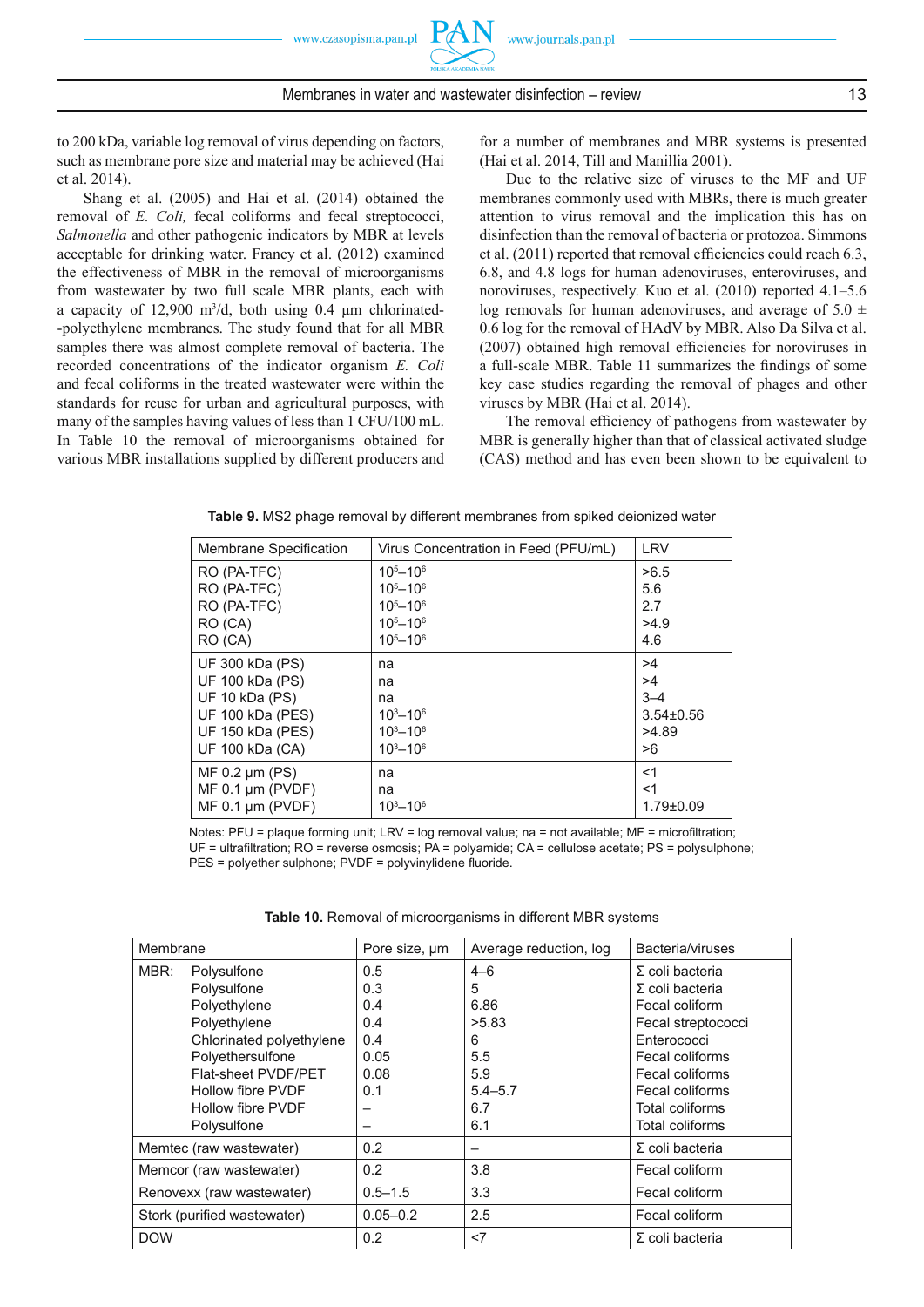a CAS system with a tertiary treatment line (Ottoson et al. 2006). The addition of a membrane to a CAS system to form an MBR treatment system reduces the required footprint of the plant, as the "physical" removal of pathogens by the membrane complements the removal by the "biological process", which is the only removal mechanism in a CAS operation. Table 12 provides a comprehensive comparison of removal of different viruses by full-scale wastewater treatment plants (WWTP): overall, full-scale MBR plants achieved higher virus removals (Hai et al. 2014).

In Table 13, the comparison of microbiological indicators obtained for conventional active sludge systems and membrane bioreactors is given (Konieczny 2015). The application of membrane as a biomass separator results in partial disinfection of treated wastewater. Additionally, some bacteria, including fecal species and *Enterococci*, are completely rejected by UF membranes. In the case of coli bacteria and other microorganisms, they still appear in permeates, however their concentration is much lower  $(1.4 \times 10^3)$  in comparison with

effluent from conventional secondary settlers  $(1.1 \times 10^5)$ . The obtained results met standards established in proper regulations and the final effluent could be safely deposited to environment. Other studies (Hai et al. 2014, Harb and Hong 2017) revealed a range of advantages of aerobic MBR used to remove bacteria (e.g. *E. Coli*, coli, fecal coliform) from treated wastewater.

Despite high quality and low particulate content in aerobic MBR effluents it has been noticed that 100% rejection of bacteria cannot be obtained for such the system, especially if it is equipped with MF membranes (Konieczny 2015, Jong et al. 2010, van der Akker et al. 2014). The durability in process efficiency ( $\leq 10^4$  to  $> 10^6$  log) indicates the necessity of chlorination of MBR effluents.

Considering limitations of aerobic MBR, anaerobic MBR (AnMBR) systems have become potential technology dedicated to municipal wastewater treatment and disinfection, mainly due to the lower biomass growth, lower energy demand and generation of effluents enriched with nutrients (Harb and Hong 2017). Harb and Hong (2017) carried

| Patogen/Indicator        | Membrane pore size, um | Final concentration,<br>CFU/100mL | Average reduction, log |
|--------------------------|------------------------|-----------------------------------|------------------------|
| Indigenous phage         | 0.4                    | 8.8                               | 5.9                    |
| Somatic coliphage        | 0.4                    |                                   | $2.6 - 5.6$            |
| Indigenous MS2 coliphage |                        |                                   | $3.2 - 4.7$            |
| F-specific coliphage     | 0.4                    | $0 - 1.26$                        | 6                      |
| Enterovirus              | 0.4                    |                                   | 1.79                   |
| <b>Norovirus</b>         | 0.4                    |                                   | 1.14                   |
| T4 coliphage             | 01.&0.22               |                                   | $1.7 - 6.4$            |
| F-specific phage         | 0.1                    |                                   | $3.3 - 5.7$            |
| M2 coliphage             | 0.4                    |                                   | $0.4 - 2.1$            |
| Somatic coliphage        | 0.1                    |                                   | $3.1 - 5.8$            |

**Table 11.** Indicator virus removal by MBR

**Table 12.** Reported virus removal in full-scale wastewater treatment plants (WWTP)

| Virus        | Log Removal       |             |  |  |
|--------------|-------------------|-------------|--|--|
|              | Conventional WWTP | <b>MBR</b>  |  |  |
| Adenovirus   | $1.3 - 2.4$       | $3.4 - 5.6$ |  |  |
| Enterovirus  | $0.44 - 3.6$      | $3.2 - 6.8$ |  |  |
| Norovirus I  | $0.2 - 2.7$       | $0 - 5.5$   |  |  |
| Norovirus II | $1.6 - 3.0$       | $2.3 - 4.9$ |  |  |

**Table 13.** The results of the microbiological analysis of purified wastewater obtained using MBR Bio-Cel installation coming from the Microdyn Nadir firm

| Parameter, cfu/1 ml                                     | <b>Biologically purified</b><br>wastewater | Purified wastewater from MRB |                   |                     |                     |
|---------------------------------------------------------|--------------------------------------------|------------------------------|-------------------|---------------------|---------------------|
| Day of the test                                         |                                            |                              | 3                 | 8                   |                     |
| Number of microorganisms colonies<br>at 36°C after 48 h | $2 \times 10^5$                            | $2 \times 10^3$              | $2.2 \times 10^3$ | $1.5 \times 10^{4}$ | >300                |
| Number of microorganisms colonies<br>at 22°C after 72 h | $12\times10^7$                             | $4 \times 104$               | 10 <sup>4</sup>   |                     | >300                |
| Coliform bacteria                                       | $1.1 \times 10^{5}$                        | $4.6 \times 10^{3}$          | 10 <sup>2</sup>   | $1.2 \times 10^{2}$ | $1.4 \times 10^{3}$ |
| Eschericha coli                                         | $0.74 \times 10^3$                         |                              | 0                 |                     |                     |
| Enterococci (fecal streptococci)                        | $0.36 \times 10^{3}$                       |                              |                   |                     |                     |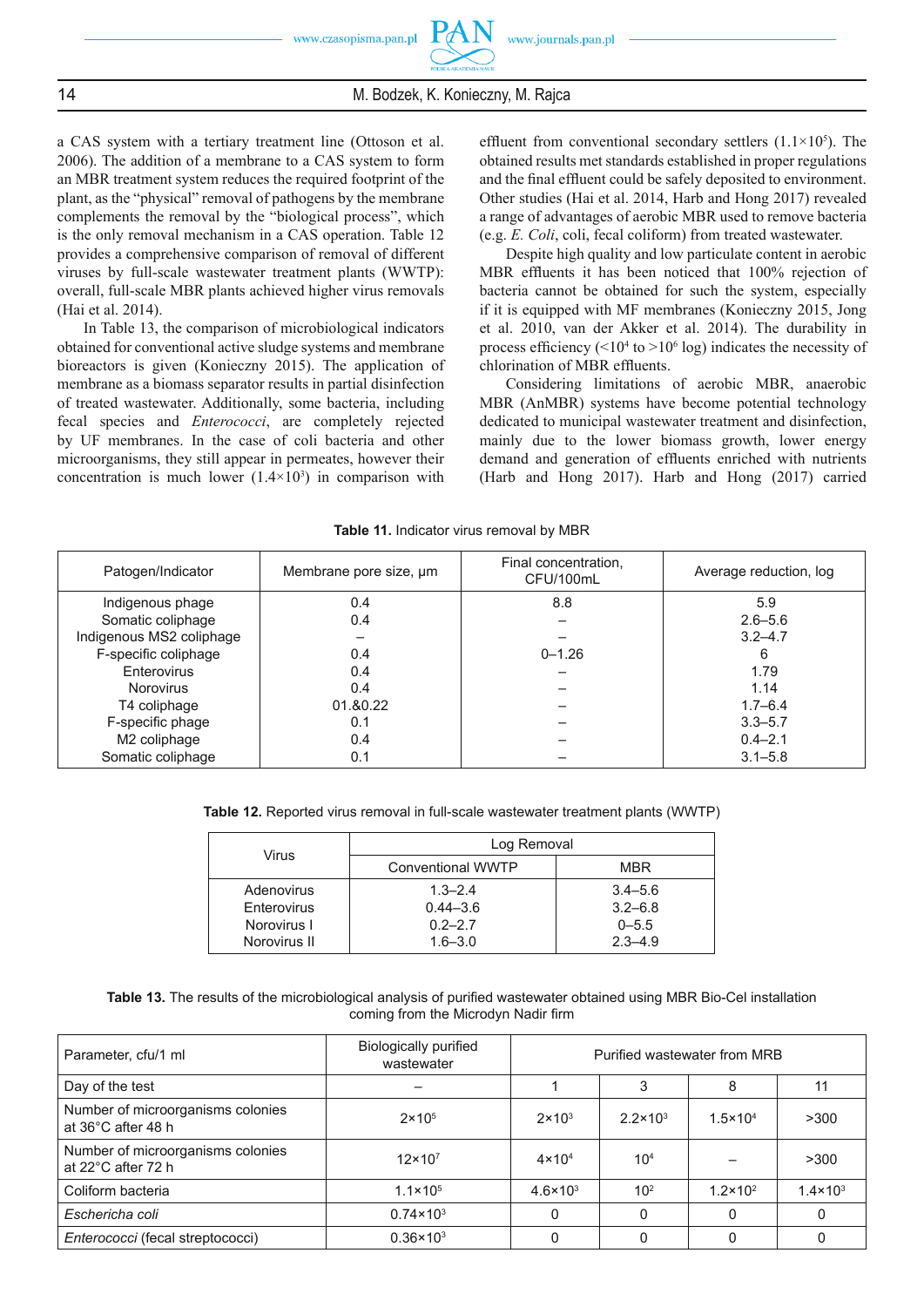out a comparative study on application of aerobic MBR operated on industrial scale and anaerobic MBR operated on laboratory scale to municipal wastewater treatment. Both systems were equipped with polymeric MF membranes. The obtained results indicated differences in the removal of particular species of microorganisms, regardless of the MBR system applied. Effluents from both reactors still contained pathogenic, opportunistic microorganisms (e.g. *Pseudomonas, Acinetobacter*) in a wide concentration range from  $\leq 2$  log to >5.5 log (Table 14) (Harb and Hong 2017).

All kinds of microorganisms identified in municipal wastewater were also found in AnMBR effluents, whereas the rate of their removal varied from 2.7 log to 5.6 log. The highest retention, above 5 log, was reached for *Acinetobacter, Arcobacter, Aeromonas* and *Streptococcus*, while the lowest one, below log 3, was observed for *Mycobacterium* and Legionella. Among 13 groups of pathogens identified in wastewater feeding the bioreactor, the presence of 5 was confirmed in the effluent, whereas the appearance of remaining 8 was not confirmed (Table 14). The pathogens which were identified in the effluent were *Acinetobacter*, *Aeromonas*, *Arcobacter, Pseudomonas* and *Stenotrophomonas*, and their retention rates were 2.5 log, 3.9 log, 2.9 log, 2.5 log and 1.7 log, respectively.

# **Conclusions**

Production of sanitary safe water of stable and high quality with the use of membrane technology is an excellent alternative for conventional disinfection methods, as UF and MF membranes are found to be an effective barrier for pathogenic protozoa cysts, bacteria, and, partially, viruses. The application of membranes in water treatment enables the reduction of chlorine consumption during final disinfection, what is especially recommended for long water distribution systems, in which microbiological quality of water needs to be effectively maintained. Low pressure driven membrane filtration, i.e. MF and UF, can be also applied to biologically treated wastewater disinfection. Membrane bioreactors can be mentioned as an example of direct application of MF/UF to wastewater treatment, including disinfection. Nevertheless, no

membrane system can be considered as an absolute barrier to all microorganisms, as viruses can permeate not only through MF membranes, but also through much more compact ones, due to possible deformations of their cells observed during filtration. The implementation of the membrane systems in water and wastewater disinfection is limited by the phenomenon called fouling i.e. accumulation of organic and/or inorganic substances on the surface and in pores of the membrane (Shi et al. 2014). The intensity of fouling depends on many factors, among which the properties of water, membrane type and parameters are of the greatest importance. It is caused by both, electrostatic repulsive forces between charges of foulants and membrane, and adsorptive properties of membrane material connected with its hydrophobicity and hydrophilicity. Fouling may result in an increase of operational costs, due to an increased energy demand, additional labour for maintenance, cleaning chemical costs, and shorter membrane life. It requires effective and efficient methods for its control and minimization. It may be possible to prevent fouling before its occurrence by methods such as pre-treatment of the feed streams, chemical modification to improve the antifouling properties of a membrane, and optimization of the operational conditions. However, periodic membrane cleaning is still currently inevitable. It is indeed an integral part of most membrane processes in modern industries, and must be regularly carried out to remove the fouled materials and restore the productivity of the operation.

Membrane techniques can also be applied to remove disinfection byproducts from aquatic environment. In such cases, high pressure driven membrane processes, i.e. RO and NF are considered, however, for elimination of inorganic DBPs from water ED or Donnan dialysis can be used. The main disadvantage of high pressure membrane processes, beside fouling, is membrane scaling (Bodzek et al. 2018). Scaling causes a decrease in both, membrane capacity and permeate quality, and the intensity of the phenomenon depends on the water recovery rate. When the water recovery rate is higher than 50%, scaling reduces the usefulness of RO for water treatment. The phenomenon may be controlled by the addition of anti-scalants such as polyphosphates or polycarboxylic acids, but even then there are inorganic substances in the water

| <b>Type</b>      | Raw wastewater      | Effluent from aerobic MBR |     | Effluent from AnMBR MBR |     |
|------------------|---------------------|---------------------------|-----|-------------------------|-----|
|                  |                     | <b>Number</b>             | Log | Number                  | Log |
| Mycobacterium    | No.                 | $1.9 \times 10^{1}$       | 2.8 | <b>No</b>               |     |
| Treponema        | $3.3 \times 10^{4}$ | No.                       | -   | <b>No</b>               |     |
| Arcobacter       | $1.0 \times 10^{7}$ | $2.7 \times 10^{1}$       | 5.6 | $1.2 \times 10^{4}$     | 2.9 |
| Neisseria        | $3.4 \times 10^{4}$ | $3.4 \times 10^{4}$       | -   | <b>No</b>               |     |
| Acinetobacter    | $1.4 \times 10^{7}$ | $1.1 \times 10^{2}$       | 5.1 | $4.7 \times 10^{4}$     | 2.5 |
| Pseudomonas      | $2.4 \times 10^{5}$ | $7.7 \times 10^{1}$       | 3.5 | $8.1 \times 10^{2}$     | 2.5 |
| Legionella       | $1.0 \times 10^{4}$ | $2.0 \times 10^{1}$       | 2.7 | <b>No</b>               | -   |
| Escherichia      | $9.8 \times 10^{4}$ | No.                       |     | <b>No</b>               |     |
| Stenotrophomonas | $1.6 \times 10^{5}$ | $2.2 \times 10^{1}$       | 3.9 | $3.0 \times 10^{3}$     | 1.7 |
| Aeromonas        | $1.6 \times 10^{6}$ | $8.3 \times 10^{0}$       | 5.3 | $2.3 \times 10^{2}$     | 3.9 |
| Streptococcus    | $1.0 \times 10^{6}$ | $8.5 \times 10^{0}$       | 5.1 | <b>No</b>               |     |
| Enterococcus     | No                  | No.                       | –   | <b>No</b>               |     |
| <b>Dialister</b> | $3.9 \times 10^{5}$ | No.                       |     | <b>No</b>               |     |

**Table 14.** The estimated average number of cells per litre for various types of opportunistic pathogens in the effluents after aerobic and anaerobic MBR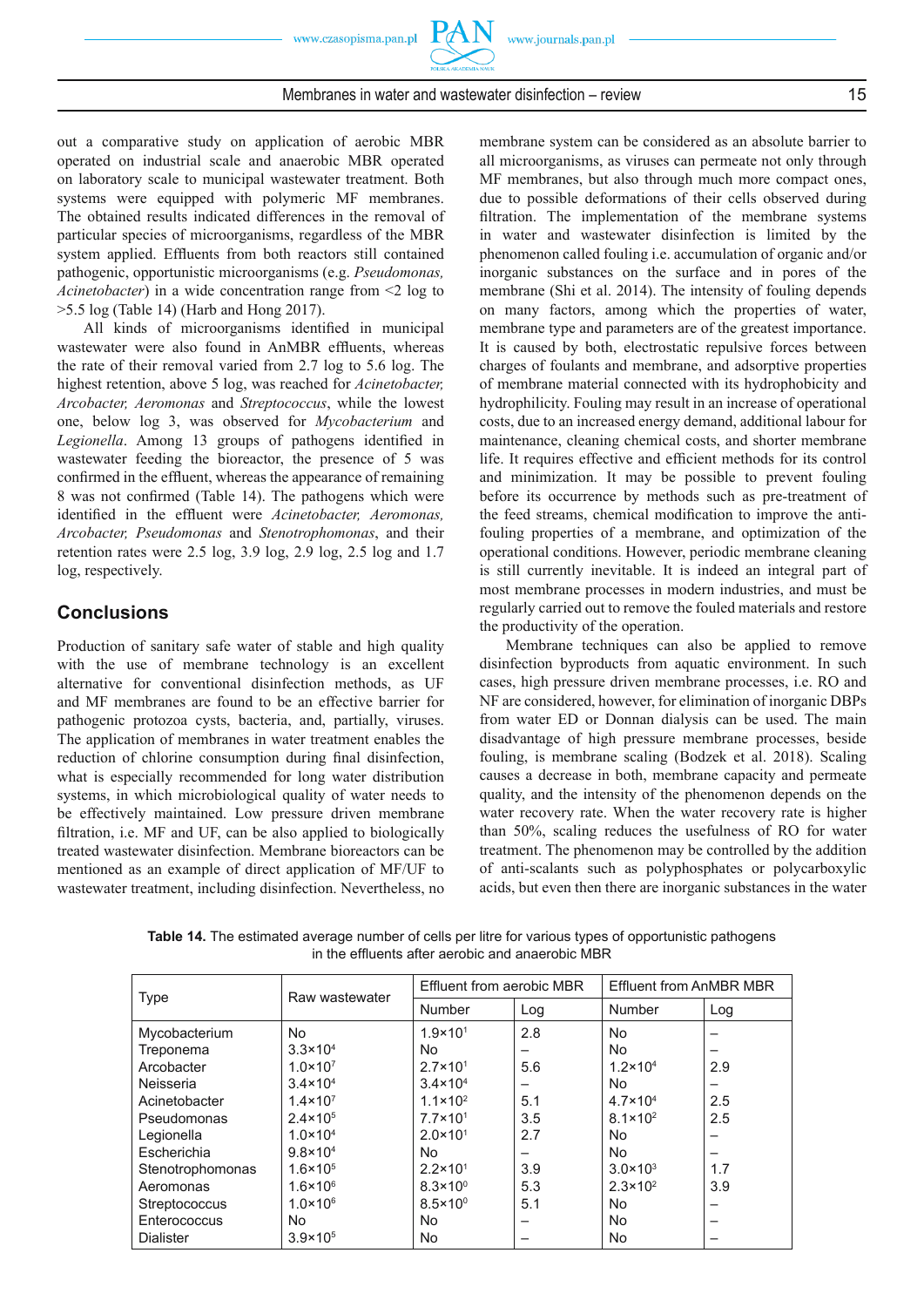produced which cause fouling. An additional factor which can encourage scaling of the membrane can be the tendency to precipitate sulphate and silica deposits and increase feed water temperature. The use of the reverse osmosis (RO) process in water treatment often requires careful selection of the methods of pre-treatment.

# **Acknowledgements**

This work was financed by statutory research of the Institute of Environmental Engineering, Polish Academy of Sciences, and by Ministry of Science and Higher Education, Republic of Poland within statutory funds to the Institute of Water and Wastewater Engineering of the Silesian University of Technology.

# **References**

- Ann (2017). Regulation of the Minister of Health of 7 December 2017, on the quality of water intended for human consumption, Dz.U. poz. 2294. (in Polish)
- Bodzek, M., Konieczny, K. & Kwiecinska, A. (2011). Application of membrane processes in drinking water treatment – state of art, *Desalination and Water Treatment*, *35*, pp. 164–184.
- Bodzek, M. & Konieczny, K. (2011). Membrane techniques in the removal of inorganic anionic micro-pollutants from water environment–state of the art, *Archives of Environmental Protection*, 37(2), pp. 15–29.
- Bodzek, M. & Konieczny, K. (1998). Comparision of ceramic and capillary membranes in the treatment of natural water by means of ultrafiltration and microfiltration, *Desalination*, 119, pp. 191-198.
- Bodzek, M. (2013). An overview of the possibility of membrane techniques application in the removal of microorganisms and organic pollutants from aquatic environment, *Inżynieria i Ochrona Środowiska*, 16(1), 5–37. (in Polish)
- Bodzek, M. (2015). Membrane technologies for the removal of micropollutants in water treatment, in: *Advances in Membrane Technologies for Water Treatment: Materials, Processes and Applications,* Basile, A., Cassano, A. & Rastogi, N.K. (eds.), Elsevier Science, Woodhead Publishing Ltd., Cambridge, pp. 465–515.
- Bodzek, M., Rajca, M., Tytła, M. & Tomaszewska, B. (2018). Integration of nanofiltration and reverse osmosis in desalination of mine water, *Desalination and Water Treatment*, 128, pp. 96–105.
- Bogacki, P.B. & Al-Hazmi, H. (2017). Automotive fleet repair facility wastewater Treatment using air/ZVI and air/ZVI/ $H_2O_2$  processes, *Archives of Environmental Protection*, 43(3), pp. 24–31.
- Butler, R., Godley, A., Lytton, L. & Cartmell, E. (2005). Bromate environmental contamination, Review of impact and possible treatment, *Critical Reviews in Environmental Science and Technology*, 35, pp. 193–217.
- Cameron, R. & Smith, K. (2014). Virus clearance methods applied in bioprocessing operations: an overview of selected inactivation and removal methods, *Pharmaceutical Bioprocessing*, 2, pp. 75–83.
- Campos, C.J.A., Avant, J., Lowther, J., Till, D. & Lees, D.N. (2016). Human norovirus in untreated sewage and effluents from primary, secondary and tertiary treatment processes, *Water Research,* 103, pp. 224–232.
- Chalatip, R., Chawalit, R. & Nopawan, R. (2009). Removal of haloacetic acids by nanofiltration, *Journal of Environmental Sciences*, 21, pp. 96–100.
- Chen, D. & Chen, Q. (2016). Virus retentive filtration in biopharmaceutical manufacturing, *PDA Letters*, pp. 20–22.
- Collivignarelli, M.C., Abbà, A., Benigna, I. Sorlini, S. & Torretta V. (2018). Overview of the main disinfection processes for wastewater and drinking water treatment plants, *Sustainability*, 10, 86.
- Da Silva, A., Le Saux, J.-C., Parnaudeau, S., Pommepuy, M., Elimelech, M. & Le Guyader, F. (2007). Evaluation of removal of noroviruses during wastewater treatment, using real-time reverse transcription-PCR: Different behaviours of genogroups I and II, *Water Research*, 73, pp. 7891–7897.
- Deowan, S.A., Bouhadjar, S.I. & Hoinkis, J. (2015). Membrane bioreactors for water treatment, in: *Advances in membrane technologies for water treatment: materials, processes and applications*, Basile, A. Cassano, A. & Rastogi, N.K. (eds.), Elsevier Science, Woodhead Publishing Ltd., Cambridge, pp. 155–184.
- Fiksdal, L. & Leiknes, T. (2006). The effect of coagulation with MF/UF membrane filtration for the removal of virus in drinking water, *Journal of Membrane Science*, 279, pp. 364–371.
- Francy, D.S., Stelzer, E.A., Bushon, R.N., Brady, A.M.G., Williston, A.G., Riddell, K.R., Borchardt, M.A., Spencer, S.K. & Gellner, T.M. (2012). Comparative effectiveness of membrane bioreactors, conventional secondary treatment, and chlorine and UV disinfection to remove microorganisms from municipal wastewaters, *Water Research*, 46, pp. 4164–4178.
- Frohnert, A., Kreißel, K., Lipp, P., Dizer, H., Hambsch, B., Szewzyk, R. & Selinka, H.-C. (2015). Removal of surrogate bacteriophages and enteric viruses from seeded environmental waters using a semi-technical ultrafiltration unit, Food and Environmental *Virology*, 7(2), pp. 173–182.
- Hai, F.I., Riley, T., Shawkat, S., Magram, S.F. & Yamamoto, K. (2014). Removal of pathogens by membrane bioreactors: a review of the mechanisms, influencing factors and reduction in chemical disinfectant dosing, *Water,* 6, pp. 3603–3630.
- Harb, M. & Hong, P.Y. (2017). Molecular-based detection of potentially pathogenic bacteria in membrane bioreactor (MBR) systems treating municipal wastewater: a case study, *Environmental Science and Pollution Research,* 24, pp. 5370–5380.
- Hassan, M., Abou-Zeid, R., Hassan, E., Berglund, L., Aitomäki, Y. & Oksman, K. (2017). Membranes based on cellulose nanofibers and activated carbon for removal of Escherichia coli bacteria from water, *Polymers*, 9, 335.
- Huang, H., Young, T.A., Schwab, K.J. & Jacangelo, J.G., (2012). Mechanisms of virus removal from secondary wastewater effluent by low pressure membrane filtration, *Journal of Membrane Science*, 409–410, pp. 1–8.
- Huang, W. & Cheng, Y. (2008). Effect of characteristics of activated carbon on removal of bromate, *Separation and Purification Technology*, 59, pp. 101–107.
- Jastrzębski, M. & Ilnicki, J. (2016). Effects of water filtration by means of membrane technology, paper presented at the Conference on Membranes and Membrane Processes in Environmental Protection (MEMPEP 2016), Zakopane, Poland, 15–19 June 2016.
- Jong, J., Lee, J., Kim, J., Hyun, K., Hwang, T., Park, J. & Choung, Y. (2010). The study of pathogenic microbial communities in graywater using membrane bioreactor, *Desalination*, 250, pp. 568–572.
- Kołtuniewicz, A.B. & Drioli, E. (2008). *Membranes in clean technologies*, Wiley-VchVerlag GmbH, Weinheim 2008.
- Konieczny, K. (2015). Effectiveness of wastewater treatment with the use of the biological membrane reactors, *Rocznik Ochrona Środowiska,* 17, pp. 1034–1052. (in Polish)
- Kosiol, P., Hansmann, B., Ulbricht, M. & Thom, V. (2017). Determination of pore size distributions of virus filtration membranes using gold nanoparticles and their correlation with virus retention, *Journal of Membrane Science,* 533, pp. 289–301.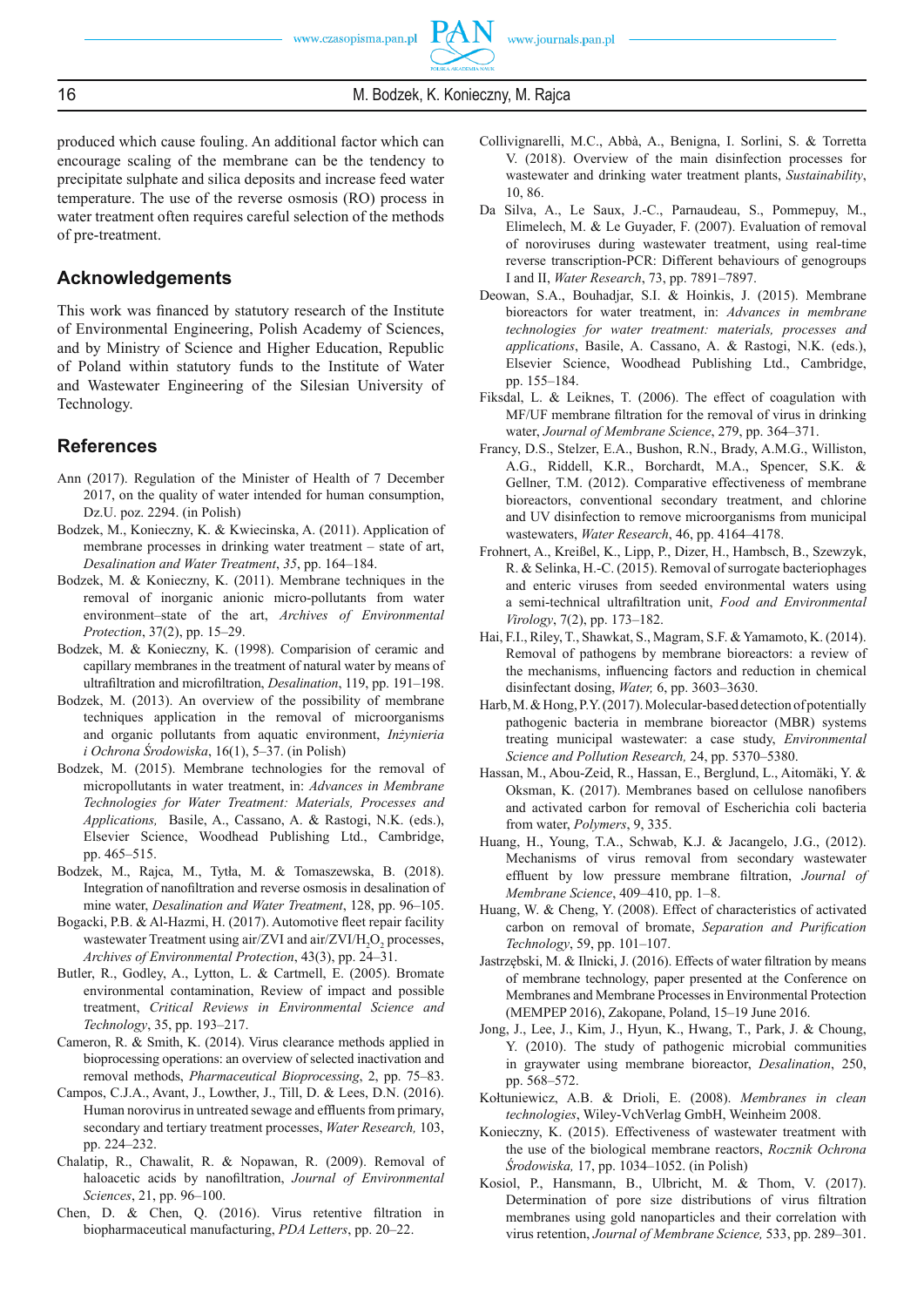

- Kowalska, M., Dudziak, M. & Bohdziewicz, J. (2011). Biodegradation of haloacetic acids in bioreactor with polyamide, enzymatic ultrafi ltration membrane, *Inżynieria i Ochrona Środowiska*, 14, pp. 257–266. (in Polish)
- Kwaśny, J.A., Kryłów, M. & Balcerzak W. (2018). Oily wastewater treatment using a zirconia ceramic membrane – a literature review, *Archives of Environmental Protection*, 44(3), pp. 3–10.
- Kuo, D.H.W., Simmons, F.J., Blair, S., Hart, E., Rose, J.B. & Xagoraraki, I. (2010). Assessment of human adenovirus removal in a full-scale membrane bioreactor treating municipal wastewater, *Water Research*, 44, pp. 1520–1530.
- Larson, A.M., Hsu, B.B., Rautaray, D., Haldar, J., Chen, J. & Klibanov, A.M. (2011). Hydrophobic polycationic coatings disinfect poliovirus and rotavirus solutions, *Biotechnology and Bioengineering,* 108, pp. 720–723.
- Li, D., Zeng, S., Gu, A.Z., He, M. & Shi, H. (2013). Inactivation, reactivation and regrowth of indigenous bacteria in reclaimed water after chlorine disinfection of a municipal wastewater treatment plant, *Journal of Environmental Sciences*, 25, pp. 1319–1325.
- Listiarini, K., Tor, J.T., Sun, D.D. & Leckie, J.O., (2010). Hybrid coagulation–nanofiltration membrane for removal of bromate and humic acid in water, *Journal of Membrane Science,* 365, pp. 154–159.
- Lu, R., Li, Q., Yin, Z., Xagoraraki, I., Tarabara, V.V. & Nguyen, T.H.  $(2016)$ . Effect of virus influent concentration on its removal by microfiltration: the case of human adenovirus, Journal of *Membrane Science,* 497, pp. 120–127.
- Lu, R., Mosiman, D. & Nguyen, T.H. (2013). Mechanisms of MS2 bacteriophage removal by fouled ultrafiltration membrane subjected to different cleaning methods , *Environmental Science & Technology*, 47, pp. 13422–13429.
- Lu, R., Zhang, C., Piatkovsky, M., Ulbricht, M., Herzberg, M. & Nguyen, T.H. (2017). Improvement of virus removal using ultrafiltration membranes modified with grafted zwitterionic polymer hydrogels, *Water Research*, 116, pp. 86–94.
- Madaeni, S.S., Fane, A.G. & Grohmann, G.S. (1995). Virus removal from water and wastewater using membranes, *Journal of Membrane Science*, 102, (1–3), pp. 65–75.
- Meyn, T., Leiknes, T. & König, A. (2012). MS2 removal from high NOM content surface water by coagulation – ceramic microfiltration, for potable water production, *AIChE Journal*, 58(7), pp. 2270–2281.
- Michałkiewicz, M., Jeż-Walkowiak, J., Dymaczewski, Z. & Sozański, M. (2011). Wastewater disinfection, *Inżynieria Ekologiczna*, 24, pp. 38–51. (in Polish)
- Modise, C.M. (2003). Use of polymeric microfiltration membranes to remove microorganisms and organic pollutants from primary sewage effluent. Master of Science thesis, University of Pittsburg, USA.
- Moslemi, M., Davies, S.H. & Masten, S.J. (2012). Rejection of bromide and bromate ions by a ceramic membrane, *Environmental Engineering Science,* 29, pp. 1092–1096.
- Mukherjee, M. & De, S. (2017). Investigation of antifouling and disinfection potential of chitosan coated iron oxide-PAN hollow fiber membrane using Gram-positive and Gram-negative bacteria, *Materials Science and Engineering C,* 75, pp. 133–148.
- Nawrocki, J. (2010). Water treatment. Chemical and biological processes, Wydawnictwo Naukowe PWN, Warszawa, Poland 2010. (in Polish)
- Noworyta, A. & Trusek-Hołownia, A. (2006). Membrane reactor. I. The possibilities and expectations, *Prace Naukowe Instytutu Inżynierii Chemicznej PAN*, 7, pp. 5–19. (in Polish)
- Olanczuk-Neyman, K., Stosik-Fleszar, H. & Mikołajski, S. (2001). Elimination of indicator bacteria removal in wastewater treatment

processes, *Polish Journal of Environmental Studies*, 10 (6), pp. 457–461.

- Ottoson, J., Hansen, A., Bjorlenius, B., Norder, H. & Stenstrom, T.A. (2006). Removal of viruses, parasitic protozoa and microbial indicators in conventional and membrane processes in a wastewater pilot plant, *Water Research*, 40, pp. 1449–1457.
- Quant, B., Bray, R, Olanczuk-Neyman, K., Jankowska, K., Kulbat, E., Łuczkiewicz, A., Sokołowska, A. & Fudala, S. (2009). Research on the disinfection of treated wastewater discharged into surface waters, *Monografie Komitetu Inżynierii Środowiska PAN*, 61, pp. 19–28. (in Polish)
- Rayfield, W.J., Roush, D.J., Chmielowski, R.A., Tugcu, N., Barakat, S.  $&$  Cheung, J.K. (2015). Prediction of viral filtration performance of monoclonal antibodies based on biophysical properties of feed, *AIChE Journal,* 31, pp. 765–774.
- Shang, C., Wong, H.M. & Chen, G. (2005). Bacteriophage MS2 removal by submerged membrane bioreactor, *Water Research*, 39, pp. 4211–4219.
- Shi, X., Tal G., Hankins, N.P. & Gitis V. (2014). Fouling and cleaning of ultrafi ltration membranes: A review, *Journal of Water Process Engineering*, 1, pp. 121–138.
- Simmons, F.J. & Xagoraraki, I. (2011). Release of infectious human enteric viruses by full-scale wastewater utilities, *Water Research*, 45 (12), pp. 3590–3598.
- Simmons, F.J., Kuo, D.H.W. & Xagoraraki, I. (2011). Removal of human enteric viruses by a full-scale membrane bioreactor during municipal wastewater processing, *Water Research*, 45, pp. 2739–2750.
- Sinclair, T.R., Robles, D., Raza, B., van den Hengel, S., Rutjes, S.A., de Roda Husman, A.M., de Grooth, J., de Vos, W.M. & Roesink, H.D.W. (2018). Virus reduction through microfiltration membranes modified with a cationic polymer for drinking water applications, *Colloids and Surfaces A,* 551, pp. 33–41.
- Szewczyk, K.W. (2009). Treatment of wastewater in membrane bioreactors, in: Membrane and membrane techniques – from the idea to the industry, Szwast, M. (ed.), Polymem Ltd., Warszawa 2009. (in Polish)
- Taylor, J.S. & Wiesner, M. (2000). Membranes, in: Membrane Processes in Water Quality and Treatment, Letterman R.D. (ed.), McGraw Hill, New York 2000.
- Till, S. & Mallia, H. (2001). Membrane bioreactors: wastewater treatment applications to achieve high quality effluent, paper presented at 64th Annual Water Industry Engineers and Operators' – Bendigo, Australia, 5–6 September, 2001, pp. 57–65.
- Trusek-Hołownia, A. (2009). The membrane bioreactor impact of key parameters for the intensification of bioprocesses, *Monografi e Komitetu Inżynierii Środowiska PAN*, 62, pp. 59–75. (in Polish)
- Uyak, V., Koyuncu, I., Oktem, I., Cakmakci, M. & Toroz, I. (2008). Removal of trihalomethanes from drinking water by nanofi ltration membranes, *Journal of Hazardous Materials*, 152, pp. 789–794.
- Van den Akker, B., Trinh, T., Coleman, H.M., Stuetz, R.M., Le-Clech, P. & Khan S.J. (2014). Validation of a full-scale membrane bioreactor and the impact of membrane cleaning on the removal of microbial indicators, *Bioresource Technology,* 155, pp. 432–437.
- Vergara, G.G.R.V., Rose, J.B. & Gin, K.Y.H. (2016). Risk assessment of noroviruses and human adenoviruses in recreational surface waters, *Water Research,* 103, pp. 276–282.
- Wang, G.S., Deng, Y.C. & Lin, T.F. (2007). Cancer risk assessment from trihalomethanes in drinking water, *Science of the Total Environment*, 387, pp. 86–95.
- Wang, Y., Hammes, F., Duggelin, M. & Egli, T. (2008). Influence of size, shape and flexibility on bacterial passage through micropore membrane filters, *Environmental Science & Technology*, 42, pp. 6749–6754.